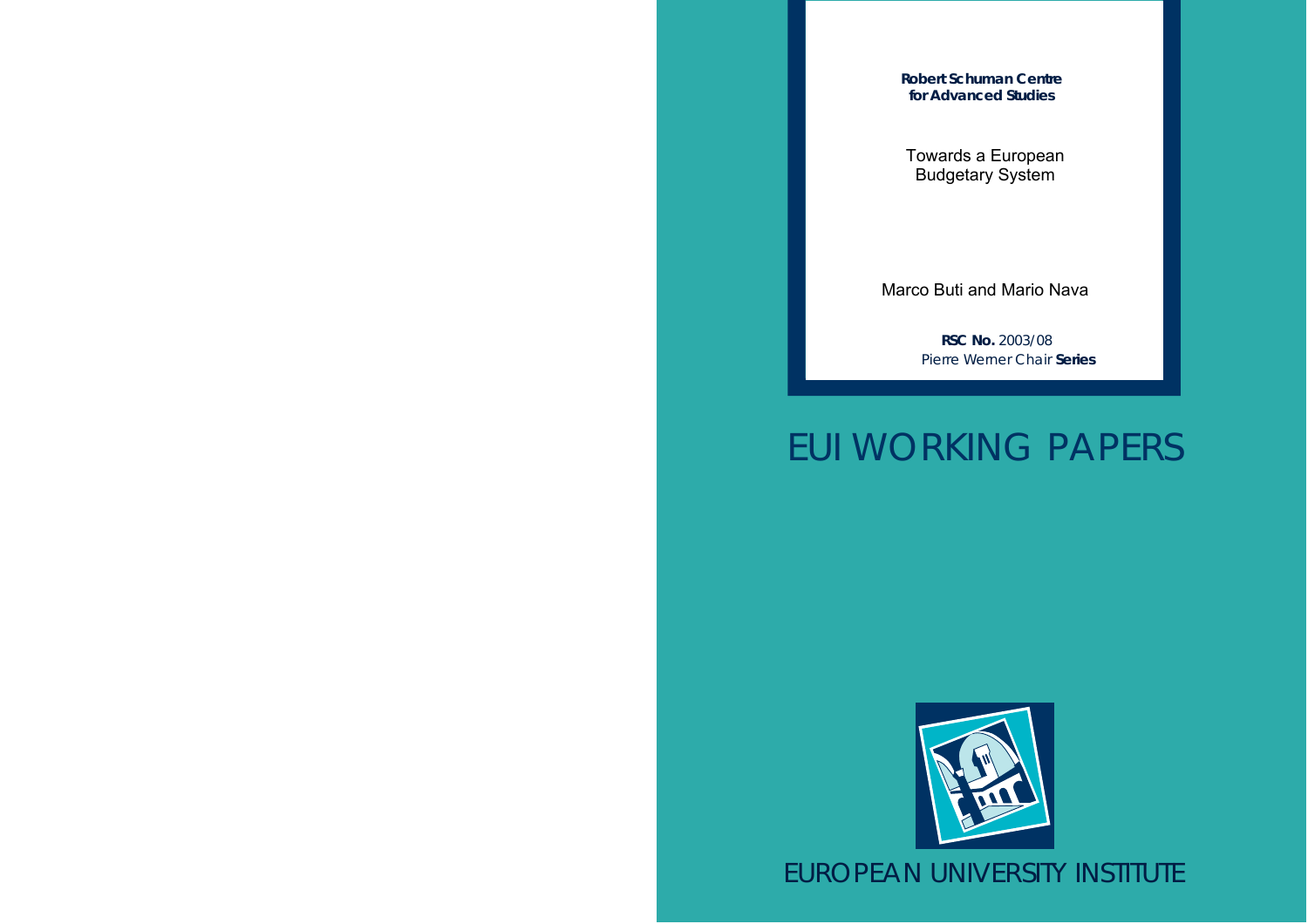## **Towards a European Budgetary System**

Marco Buti and Mario Nava

#### **Robert Schuman Centre for Advanced Studies**



*Pierre Werner Chair on European Monetary Union*

The Pierre Werner Chair on European Monetary Union is funded by the Luxembourg Government and based in the Robert Schuman Centre for Advanced Studies. A programme of research is being developed around the Pierre Werner Chair, and some of the results are published in this series of working papers. The series aims to disseminate the work of scholars and practitioners on European monetary integration.

The EUI and the RSC are not responsible for the opinion expressed by the author(s).

For further information: Pierre Werner Chair on European Monetary Union Robert Schuman Centre for Advance Studies European University Institute Via dei Roccettini, 9 I-50016 San Domenico di Fiesole (FI) Italy Email: mary.lokken@iue.it www.iue.it/RSCAS/Research/Economy/PierreWerner.shtml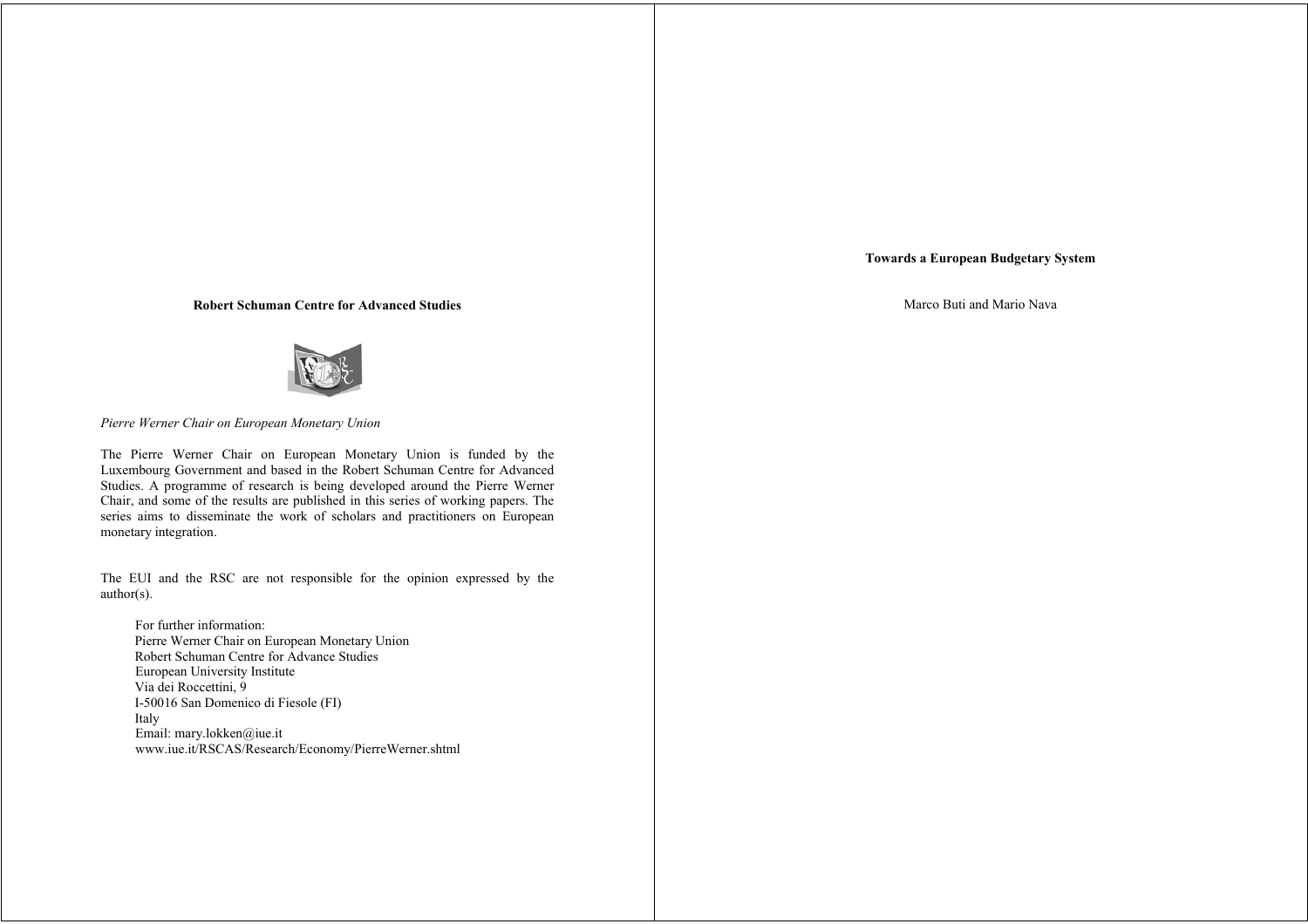#### **ABSTRACT**

The present EU budget is inconsistent with the current state and future prospects of European integration. Three failures are most evident: first, spending is heavily tilted towards the support of a declining sector, agriculture; second, it is almost impossible to reallocate spending across time and across policies; and third, its size is unrelated with the goals of the Union. Transforming the Community budget into a means through which the economic policy of the Union is consistently defined and put into practice requires correcting these failures. This can be done by moving towards a fully fledged "European Budgetary System" in which the EU and national budgets pursue, in a coordinated manner, commonly-agreed objectives set in the Broad Economic Policy Guidelines. On a multi-annual basis, the EU Financial Perspectives and the national Stability and Convergence Programmes would be set within an aggregate European Budgetary Programme. Annually, this should give rise to a EU Budget Law to be approved alongside national budget laws.

JEL Classification: E61, E62, H5, H6, H77 Keywords: European Union, Fiscal Policy, EU budget, Fiscal Federalism

# **1. INTRODUCTION(\*)**

As it stands today, the EU budget is an historical relic. Three failures are most evident. First, its spending composition is heavily tilted towards the support of a declining sector, agriculture; second, it is almost impossible to reallocate spending across time and across policies to reflect economic and political priorities; and third, its size bears no comparison to any of the budgets of EU countries and it is unrelated with the EU goals.

First, in terms of composition, the current EU budget still largely reflects a double deal: the EC-6's Common Market and the Single Act of 1985. The first deal entailed a large share of Community expenditure devoted to the Common Agricultural Policy (CAP) as a price to be paid for allowing Germany's industrial products to enter the French market. The second deal saw the rise of spending on cohesion and regional policies in the context of the Iberian enlargement as the price to be paid for compensating the possible losers of the 1992 Single Market project. Those two policies together represent some 85% of the EU budget. The remaining 15% is divided between third countries' policies (essentially development aid and growth-enhancing assistance), internal allocative policies (such as research, Trans-European networks, etc) and administrative expenditure. The EU does not finance a EU-wide welfare system and thus plays no role in explicit interpersonal redistribution. However, the CAP, which originally represented much of the allocative function of the EU budget, by moving away from price support towards direct aid, increasingly contributes interpersonal redistribution. Equally the EU budget has no role in macroeconomic stabilisation.

Second, the EU budget displays a degree of rigidity far exceeding that of national budgets both across time<sup>1</sup> and across budgetary headings. Both in the multi-annual programming and in the annual budgetary procedure, the transfer of money across budgetary headings is subject to cumbersome procedures, largely exceeding those at the national level.

Third, given its small size (1.05% of GDP in 2003), the EU budget has practically no macroeconomic relevance. National budgets, measured as the

<sup>(\*)</sup> Group of Policy Advisors, European Commission. The views expressed in this article are those of the authors and should not be attributed to the European Commission. We would like to thank, without implicating, Alberto Alesina, Carlo Altomonte, Manfred Bergmann, Martin Hallett, Wilhelm Kohler, Alberto Majocchi, Mauro Maré, Alessandro Petretto, Riccardo Rovelli, Guido Tabellini, Rick van der Ploeg, and Helen Wallace for insightful comments. We thank also the participants at the seminars of the ECB, of IGIER, of the EUI, of the Universities of Bologna, Florence, Linz and Pavia to which earlier versions of this paper were presented. We are grateful to Kirsten Lemming-Christensen for excellent research assistance. 1 Article 269 TEC constraints the EU budget to equilibrium in each and every budgetary year.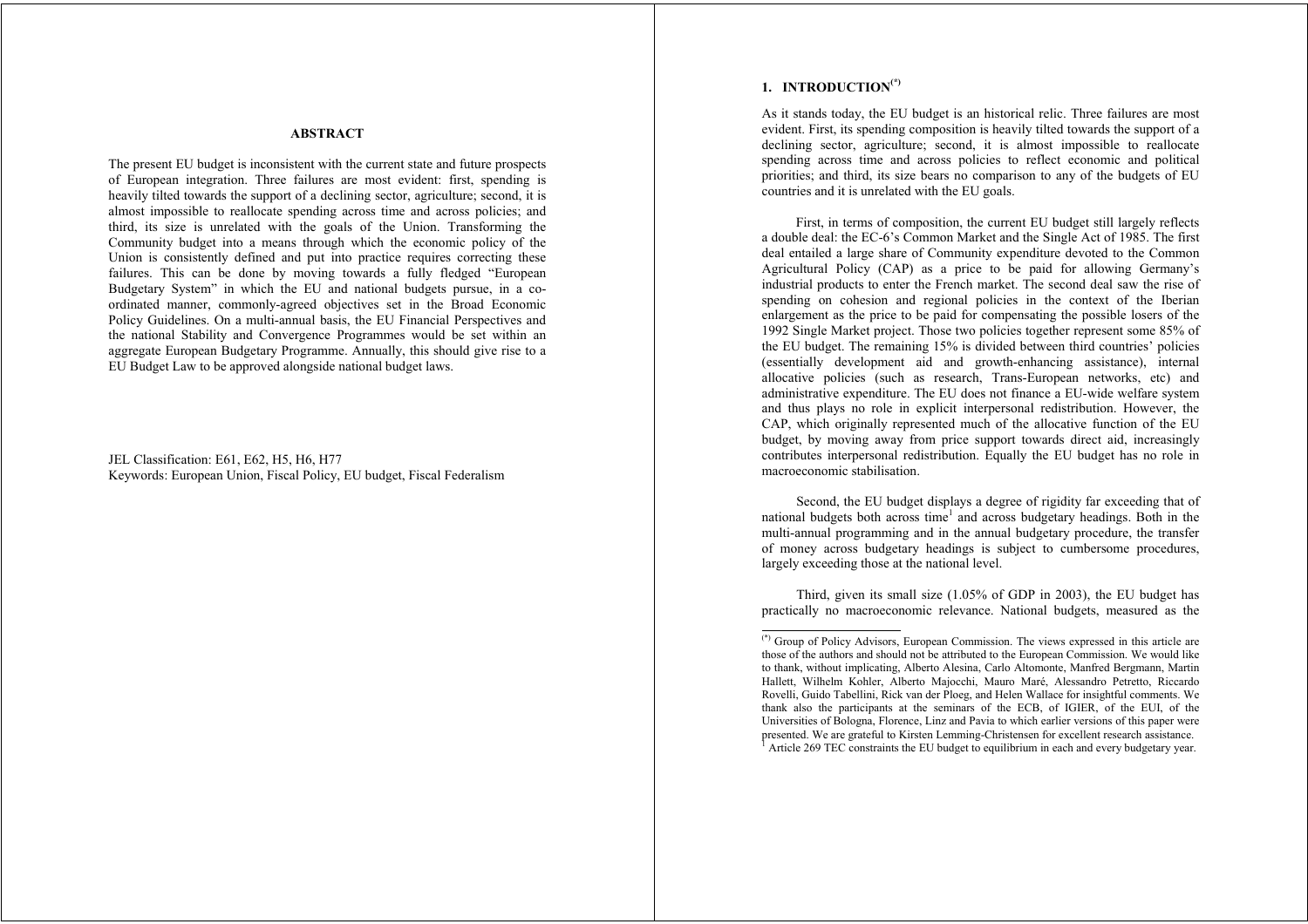average of public spending, amounted in 2002 to 48% of GDP in the euro area and 47% of GDP in the EU as a whole. The smallest national budget – that of Ireland – is almost 36% of GDP. Moreover, the maximum size (1.27% of EU GNP) of the EU budget is predetermined by a 1992 political agreement confirmed in 1999 and has no relation with goals and objectives of the EU.

While highlighting these three failures, we do not deny two positive features of the EU budget compared to national budgets, namely simplicity and transparency. Nevertheless it is increasingly evident that the current EU budget is inconsistent with the present state and future prospects of European integration. While its historical and political roots are deep, the EU budget does not stand up to economic and political scrutiny: no federation (mature or not) around the world has a budget whose dominant share is devoted to supporting a declining sector, does not provide public goods typically featuring large economies of scale, and does not supply any stabilisation in case of idiosyncratic disturbances.

Starting from this initial assessment, two alternative approaches are possible. Either, one considers that the current EU budget is a "political equilibrium" whereby money is transferred across countries according to the logic of the *juste retour*.<sup>2</sup> Hence, any adjustment to the Budget can only be at the margin. Or, as we do in this paper, one considers that the added value generated by EU expenditure should prime on the issue of "who pays what" and therefore even a radical change of the functions of the EU budget is possible (and indeed desirable).

How can the weaknesses of the present budgetary arrangements be tackled? We propose to establish a vertical coordination between national and EU budgets by moving towards a European Budgetary System in which both the national and the EU budget "play together". At present, there is no coordination between the EU and national budgets, either on the spending or on the revenue side. The issue of coordination between EU and national budgets is an area left largely unexplored by the economic literature.

The paper is organised as follows. Section 2, after a bird-eye view of the theory of multi-level finance, presents a conceptual framework for the vertical

coordination between the EU and the national budgets. Section 3 identifies the areas where EU finances should be re-oriented. Section 4 deals with the issue of flexibility in the EU budget. The following two sections tackle the issue of coordination between the EU budget and the national budgets. Section 5 put forward the idea of a European Budgetary System, the main proposal of the paper. Section 6 spells out how it could work in practice. Section 7 concludes.

## **2. RE-THINKING THE FUNCTIONS OF THE EU BUDGET**

#### **2.1 The old and new theory of multi-level public finance: a bird's-eye view**

Thinking of the future EU budgetary system raises the issue of the allocation of competencies between the Community and the Member States. The classic theory of fiscal federalism and new political economy of multi-level government set a number of criteria for deciding how to allocate competencies between the central EU level and Member States.

Classic fiscal federalism emphasises the need to:

- i. *Internalise externalities*: if the positive effects of programmes on economic actors other than those financing them are not internalised, free riding will lead to an under-supply of such programmes;
- ii. *Avoid internalities*: prevent beneficiaries of spending programmes from shifting their financing onto agents (usually taxpayers in the same or in other jurisdictions) who do not benefit from those programmes;
- iii. *Exploit economies of scale*: increase in efficiency of supply arising from declining costs of production;
- iv. *Attain minimum size*: small countries or jurisdictions do not attain the critical mass to provide the minimum amount of certain types of public goods;
- v. *Take into account heterogeneity of preferences*: when preferences between jurisdictions are heterogeneous, a decentralised provision of public goods is superior when compared with a uniform supply at the central level.

While fiscal federalism focuses on competencies, a parallel can be drawn between these and spending allocations.<sup>3</sup> The theory implies that the functions of two of the three of Musgraves' branches of government – that is income redistribution and cyclical stabilisation – should be carried out at a sufficiently high level of government. In the public finance area, the allocation function

<sup>&</sup>lt;sup>2</sup> In the EU jargon, the *juste retour* (or the net balance) approach is the issue of "who pays what". This approach epitomised by the famous Margaret Thatcher's sentence "I want my money back", consists in a rather crude calculation of the accounting difference between estimated payments from and expenditure to any given Member States of the EU. Economic added value generated by the EU expenditure, externalities of the EU expenditure and revenues (which by definition are very large), the economic significance and reliability of the accounting evidence are totally disregarded by the net balance approach.

<sup>&</sup>lt;sup>3</sup> Clearly, the relation between competencies and spending is complex. Competencies allocated to the EU, disregarding whether exclusive or shared, may generate four types of spending: 1) only EU spending (e.g. CAP); 2) EU and national spending (e.g. Structural actions); 3) only national spending (e.g. environmental regulation); 4) no spending at all (e.g. competition policies).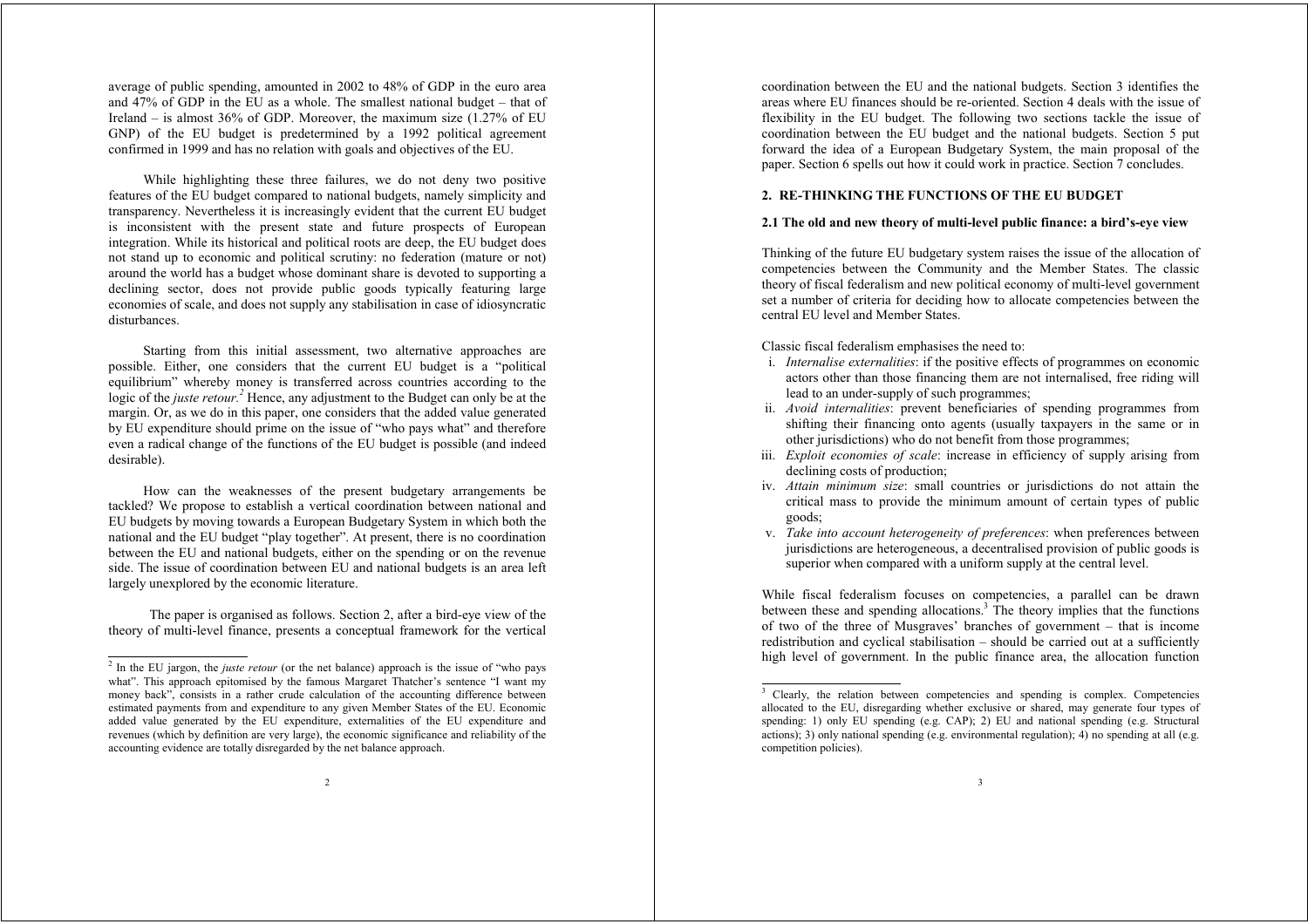deals with the provision of public goods either as pure public goods (non-rival and non-excludible), quasi-collective goods or merit goods (Moesen, 2002).

As shown by Alesina et al. (2001, 2003), there exists a trade off between the benefits of scale and the costs of heterogeneity: the EU should focus on policy areas where economies of scale and externalities are large, and delegate to national or lower-level governments the policy areas where heterogeneity of preferences is predominant relative to the benefits of scale.

Classic fiscal federalism is built on the assumption of a benevolent social planner. The new theory of fiscal federalism encompasses the political economy of the decision making process (see, e.g. Persson et al., 1996, Tabellini, 2003).

Three aspects are stressed. First, second-best considerations related to constraints in policy formation imply that the provision of a public good, at a level different from the optimal one, in the absence of such constraints, can still be welfare enhancing. Second, in order to foster political acceptability of provision of a certain programme, it is necessary to compensate the losers. For instance, "giving something to everybody" may be inefficient (by entailing "transfers churning"), but may enhance the political acceptability of redistribution.<sup>4</sup> Third, the fiscal federalism literature largely ignores decisionmaking costs (ex ante) and frustration costs (ex post) which are typical of large and heterogeneous groups.<sup>5</sup> The existence of such costs implies that the EU level should focus on medium-term or time-invariant priorities which do not require frequent re-negotiations (see section 5).

Fiscal federalism, however, even if supplemented with the new political economy approach, does not encompass the EU political dimension of subsidiarity and proportionality enshrined in Article 5  $TEU^6$ : unless there is a clear case for carrying out a project at EU level, subsidiarity considerations would plead in favour of financing the project at national level. The burden of proof should be with the higher level.

#### **2.2 A conceptual framework for vertical co-ordination**

At present, the EU and national budgets are almost completely separated. EU spending is practically fixed both in terms of size and composition, with its ceiling and structure set every seven years in the so-called Financial Perspectives. National budget priorities are set largely disregarding EU programmes, with the exceptions of agriculture and cohesion where EU intervention is sizeable. However, considerations on the relative effectiveness of EU and national spending are largely absent in determining how to carry out public policies. This is a source of inefficiency as it leads to lower-thandesirable provisions of public goods or higher-than-needed overall public spending.

For expository convenience, it is useful to think of any policy as a public good<sup>7</sup>, Y, which is being produced through two inputs, national spending,  $G_N$ , and EU spending,  $G_{EU}^8$ : (1)  $Y = f(G_N, G_{\text{EU}})$ 

 $G_N$  and  $G_{EU}$  are characterised by a specific productivity,  $\alpha$  and  $\beta$ , respectively.  $\alpha$  and  $\beta$  should be seen as technical coefficients, reflecting the first four criteria (i. to iv.) identified in the section above.

The overall public spending plays the role of budget constraint and is indicated by G:

 $(2) G = G_N + G_{\text{FII}}$ 

However, in the case of some public goods (defence, redistribution) heterogeneity of preferences (criterion v. in the section above) may translate into a capping to the politically feasible amount of EU expenditure. (3)  $G_{EU} \leq \hat{G}$ , where  $\hat{G} \geq 0$ .

This capping, which can be greater than or equal to zero depending on the heterogeneity of preferences, would introduce a kink in the linear formulation of equation (2), and would make the budget horizontal at the level of  $G_{\text{EU}} = \hat{G}$ .

<sup>&</sup>lt;sup>4</sup> This applies also at the national level to the welfare state where the willingness of relatively well-off income earners to finance the social programmes has been eased by the fact that they themselves benefited from such programmes. See, Buti, Franco and Pench (1999).

 $<sup>5</sup>$  See Teutemann (1992). A possible political reaction could be the shift, in the case of certain</sup> public goods to clubs within the EU, making use of the "reinforced cooperation" procedure foreseen in the Nice Treaty.

<sup>6</sup> *"The Community shall act within the limits of the powers conferred upon it by this Treaty and of the objectives assigned to it therein. In areas which do not fall within its exclusive competence, the Community shall take action, in accordance with the principle of subsidiarity, only if and insofar as the objectives of the proposed action cannot be sufficiently achieved by the member States and can therefore, by reason of scale or effects of the proposed action, be better achieved by the Community. Any action by the Community shall not go beyond what is necessary to achieve the objectives of this Treaty."*

 $<sup>7</sup>$  This applies naturally to the allocation function of public spending, but also equity and</sup> stabilisation can be thought of as a public goods supplied by the national and the EU level. Clearly, in the case of equity, cross-country redistribution can only be carried out at supranational level.

<sup>&</sup>lt;sup>8</sup> For simplicity, in what follows  $G_N$  and  $G_{E11}$  are treated as a single value. However  $G_N$  should be thought of as a matrix (the spending items per line and the countries per column) and  $G_{\text{EU}}$ as a vector.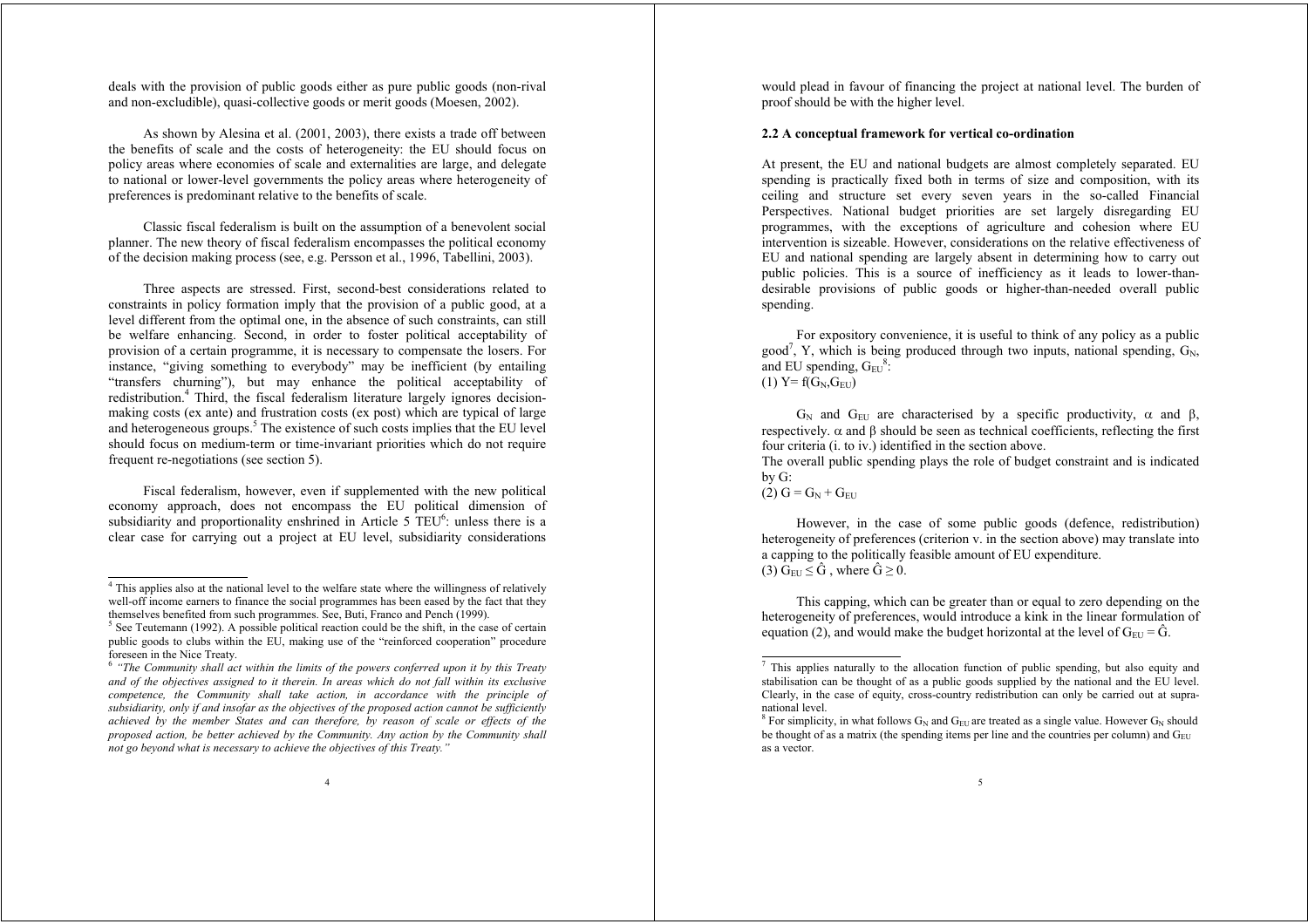Figures 1, 2 and 3 give a graphical representation of the model. The existing distribution of spending between the national and the EU level (E in all figures) most likely reflects current political and institutional constraints. E is clearly a sub-optimal position. Under no-capping, an optimising benevolent policy maker, controlling both  $G_N$  and  $G_{EU}$  would, given the total amount of resources, choose the sharing of the production between national and EU level of expenditure that maximises the production of public goods, or, for a desired level of output, choose the optimal sharing of spending between the EU and the national level that allows to minimise G. The sharing will be determined by the form of the production function f(.), different productivity of the national and the EU expenditure and the form and the level of the budget constraint<sup>9</sup>.

In Figure 1, we assume  $\alpha > \beta$ . An optimal allocation of spending between the EU and national budgets implies moving from E (reflecting the existing allocation between EU and national budgets) to either  $E<sup>I</sup>$  (maximum Y) or  $E<sup>I</sup>$ (minimum G).

#### **Figure 1: Higher productivity of national spending,**  $\alpha$ **>β**



9 Equation (2) implies a 45-degree budget constraint. However the expression could be generalised by attaching to  $G_N G_{EU}$  their specific "prices" which would capture the distortions due to taxation. Today, the EU Budget is mostly financed by national contributions, which are financed by national taxes: the financing of  $G_N$  and  $G_{EU}$  generates, therefore, the same distorsion. In the future, if the EU budget were to be financed by a particular subset of national taxes, the distorsions generated by the two sets of taxes (and hence the coefficients of  $G_N$  and  $G_{E1}$  in (2)) could be different, thereby changing the slope ot the budget constraint. While this would affect the location of the optimal point, the qualitative conclusions of our analysis do not change. We are indebted to Wilhelm Kohler for this intuition.

6

The opposite holds in Figure 2 where  $\beta > \alpha$ . Hence, Y would be maximised for a given level of total spending if much of the financing would take place at the Union level. $10$ 

#### **Figure 2: Higher productivity of EU spending, β>α**



 $10$  While in Figures 1 and 2, we have an internal solution (i.e. a certain public good is produced optimally by a combination of EU and national spending), it cannot be excluded that efficiency is optimised by allocating spending on a certain public good totally at the EU or at the national level. This must be the case for a host of public services of purely national or local interest, see next section.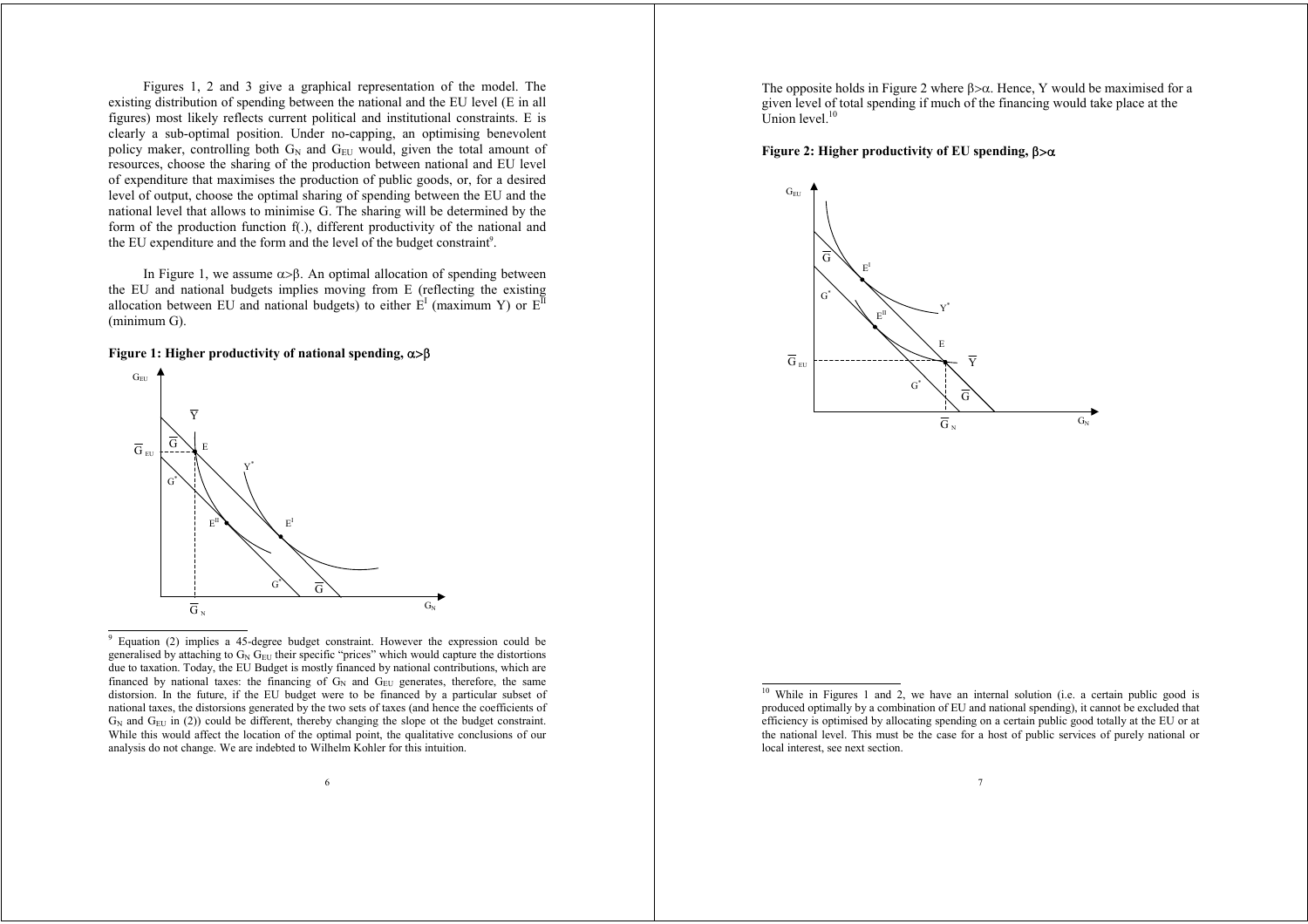#### **Figure 3: Constrained preference on EU spending, β>α**



Figure 3 depicts the case where EU spending is more productive than national spending, but there is a ceiling on its amount (equation 3). It means that for a particular policy the feasible amount of  $G<sub>EU</sub>$  is constrained by heterogeneity of preferences, and therefore trespassing that level of EU expenditure proves politically unfeasible. Therefore, as the figure shows, the unconstrained optimum  $(E^I)$  cannot achieved. Nonetheless, equilibrium  $E^I$  is still preferable to the initial distribution of spending between the two levels of government.

In the three figures, jumping directly from the current sharing of spending to the (unconstrained or constrained) optimal sharing may prove unfeasible. In particular, the decision-making process as well as rivalries between institutions and levels of governance may hinder reaching the first best solution. Nonetheless, a gradual move towards the optimal composition of spending would still improve efficiency.

In essence, in order to reform public spending in the EU economy, one has to pass a judgement on the desired level of output, Y\*, on what type of production function is relevant for the production of any given public good<sup>11</sup>, on

the relative value of  $\alpha$  and  $\beta$  and on the possible political ceiling of EU spending, Ĝ. As we will argue below, a EU budgetary system should complement such an assessment with an overall budget constraint, G\*, thereby overcoming separate, and by definition sub-optimal, constraints on  $G_N$  and  $G_{\text{ELU}}$ . This amounts to saying that the optimal amount of  $G_N$  and  $G_{\text{EII}}$  is endogenously determined and not set a priori.

#### **3. WHAT SHOULD THE EU BUDGET DO?**

#### **3.1 Re-orienting EU spending**

Even to the layman, it is apparent that the current EU budget hardly conforms to the normative implications of the theory of fiscal federalism, even taking into account the political economy constraints stressed by the most recent literature.

As we argued in the introduction, the EU has a small central budget which is neither adequate in terms of composition to the new stage of economic and political integration, nor sufficiently flexible to adapt to changing circumstances and political priorities. Clearly, path dependency matters: it would be politically ingenuous to attempt to redesign the EU budget from scratch. Nonetheless, the contradictions of the current budget and, more broadly, the public finance arrangements within the EU (Community and Member States' budgets) are becoming increasingly apparent as integration deepens amongst a subset of countries (those sharing monetary sovereignty) in a Union that, with enlargement, becomes more heterogeneous.

The discussion below is organised around the three Musgravian branches of government: allocation, redistribution and stabilisation.<sup>12</sup>

## *Allocation*

*New EU public goods*. In the enlarged Europe, defence, internal security and external aid will have to be increasingly supplied at the central level. These are textbook examples of public goods to be provided centrally. Protection against organised crime and terrorism, border patrols, immigration policy, and aid to

<sup>&</sup>lt;sup>11</sup> For instance, a linear production function associated with a linear budget constraint will deliver only corner solutions: that is policies which ought to be run totally either at the national level or at the EU level depending on which level the productivity is the greatest. In Annex, we develop a simple model based on the linear setting where we analyse the problem

of spending allocation between the national and the EU level and we also take into account institutional or political constraints

 $12$  The scope of the following discussion (and of the paper in general) is not to determine the values of  $\alpha$  and  $\beta$  for any type of policy, but rather to show how competencies could be reorganised on the basis of the implicit values of  $\alpha$  and  $\beta$  which have emerged from the most recent literature on fiscal federalism. Several of the issues discussed in this section were already dealt with at the beginning of the 1990s in the report *Stable Money, Sound Finances*, see European Commission (1993).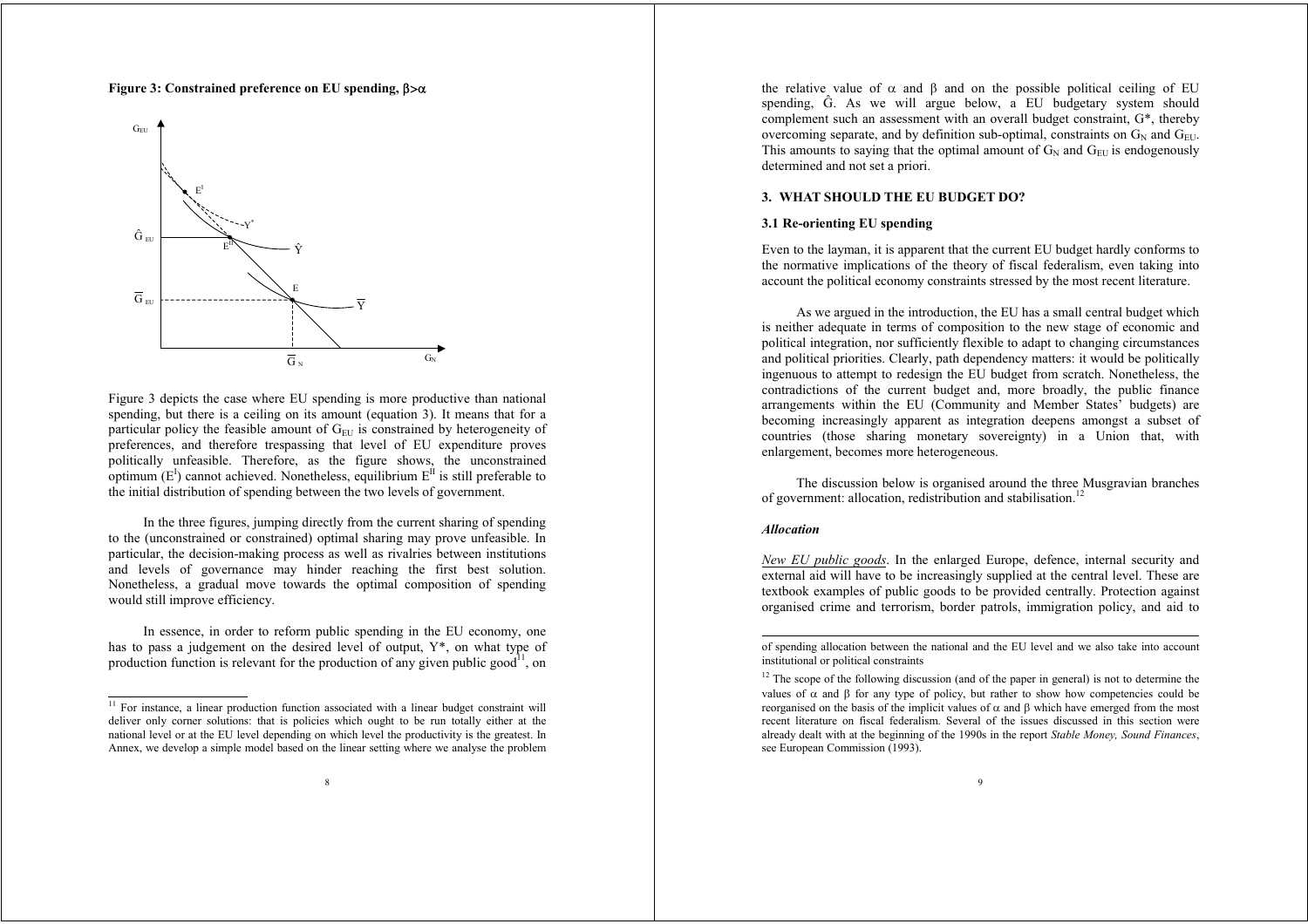third countries are characterised by large economies of scale, strong externalities, relatively homogeneous preferences, the need to attain a minimum size and the risk of free riding. Moreover, as stressed by Tabellini (2003) and Berglöf *et al.* (2003), coordinating national policies is not enough as all these areas concern the executive power of governments and are executed by specific bureaucracies. Central provisioning will also strengthen the bargaining position of Europe on the world scene.

As to defence, several of the above criteria apply, but heterogeneity of preferences (e.g., political neutrality) persists. In the past, provisioning at the EU level has encountered political resistance, explained by the fact that centralised supply implies "delegation" from national to European policymaking bodies of the authority to decide over "sovereign-sensitive" goods (Persson et al., 1996). This has imposed a close to zero capping to the defence expenditure made at the EU level. To the extent that the EU moves towards political union, such reluctance should gradually be overcome. A solution could be to focus EU provisioning onto the relatively less controversial aspects of these policies (e.g. in defence, start with the Rapid Reaction Force) and dissociate direct participation from financing (all EU members would contribute to the financing via the EU budget, but the countries encountering political opposition would not be directly involved in execution).

*Growth-enhancing expenditures.* The EU liberalisation initiatives of the last decade have not translated into higher growth. The so-called Lisbon strategy, set out by the Lisbon European Council in Spring 2000, is set to transform the static efficiency gains of the Single Market into dynamic efficiency gains. Several of the components of the strategy do not have budgetary implications or, when they do, are to be carried out at the national level. Nonetheless, some growthenhancing policies with large externalities could be carried out at the EU level. Examples of these are major R&D and innovation programmes and Trans-European Networks, especially along East-West axes.

*Other internal policies.* A larger heterogeneity of preferences in a wider Europe entails a strict application of the "subsidiarity test". Several existing spending programmes under the Internal Policies category do not pass this test. Future EU activities could focus on fostering citizens' Europe. Increased mobility across countries could be promoted by setting goals in education and language proficiency coupled with EU financing of minimum standards (von Hagen,  $[2002]^{13}$ .

*Common Agricultural Policy*<sup>14</sup>. The reduction in agricultural spending is the *conditio sine qua non* to claim a stronger role of the EU budget in other, more suitable areas. The CAP hardly complies with any of the criteria identified in Section 2 and can actually be taken as an example of optimisation of internalities with perverse redistribution effects. The shift away from price support towards direct aid (supporting farmers' revenue) needs to continue. However, direct aids amount to interpersonal redistribution of a specific class of citizens (workers in the agricultural sector): there is no justification to carry out these kinds of transfers via the EU budget. The need to sharply reduce the share of the EU budget devoted to agriculture to make room for other priorities has long been recognised (e.g. Padoa-Schioppa, 1987). Boldness requires going beyond a very mild erosion of the CAP share in the budget – as decided in the Brussels European Council in October 2002 - and addressing head-on the issue of a radical reform of the CAP, including its partial re-nationalisation (at least of direct aids).

#### *Redistribution*

Fiscal federalism suggests that income redistribution should be carried out at a sufficiently high level of government. Income redistribution can be done both across individuals of a given country and across countries. So far, the bulk of EU involvement in redistribution has concentrated on income redistribution across countries. The interpersonal dimension, which is at the basis of the welfare state and the European Social Model has, up to now, remained within the remit of national governments. Interesting proposals for a direct EU involvement in interpersonal redistribution have been made. However, albeit the idea of a EU-wide minimum social safety net has its merits,<sup>15</sup> political and feasibility constraints will most likely limit the main goal of the EU redistribution to policies for regional or national convergence. This is consistent with the theory of fiscal federalism, with the heterogeneity of preferences towards redistribution and with the different information constraints faced by the EU and the national level. Indeed, "the Community […] is not well suited to executing distributive policies at the level of individual persons or small enterprises. Efficient income distribution requires detailed administration at the level of the individual, and coherence with features of income tax and social security systems, and the Community cannot assure this" (Padoa-Schioppa, 1987: 133).

<sup>&</sup>lt;sup>13</sup> As pointed out by von Hagen (2002), increasing mobility could be also seen as a way of lessening the costs of EMU.

<sup>&</sup>lt;sup>14</sup> The nature of CAP as an allocative or redistributive policy is much disputed (see Nava 2000). As a redistributive policy, one of the many reasons why the CAP is widely criticised is due to the fact that its redistribution function depends more upon the work title (e.g. producer of a given product) and it is positively correlated with the potential income of the beneficiary.  $15$  See, Bertola (1999), Bertola et al. (2000), and Boeri and Terrell (2002).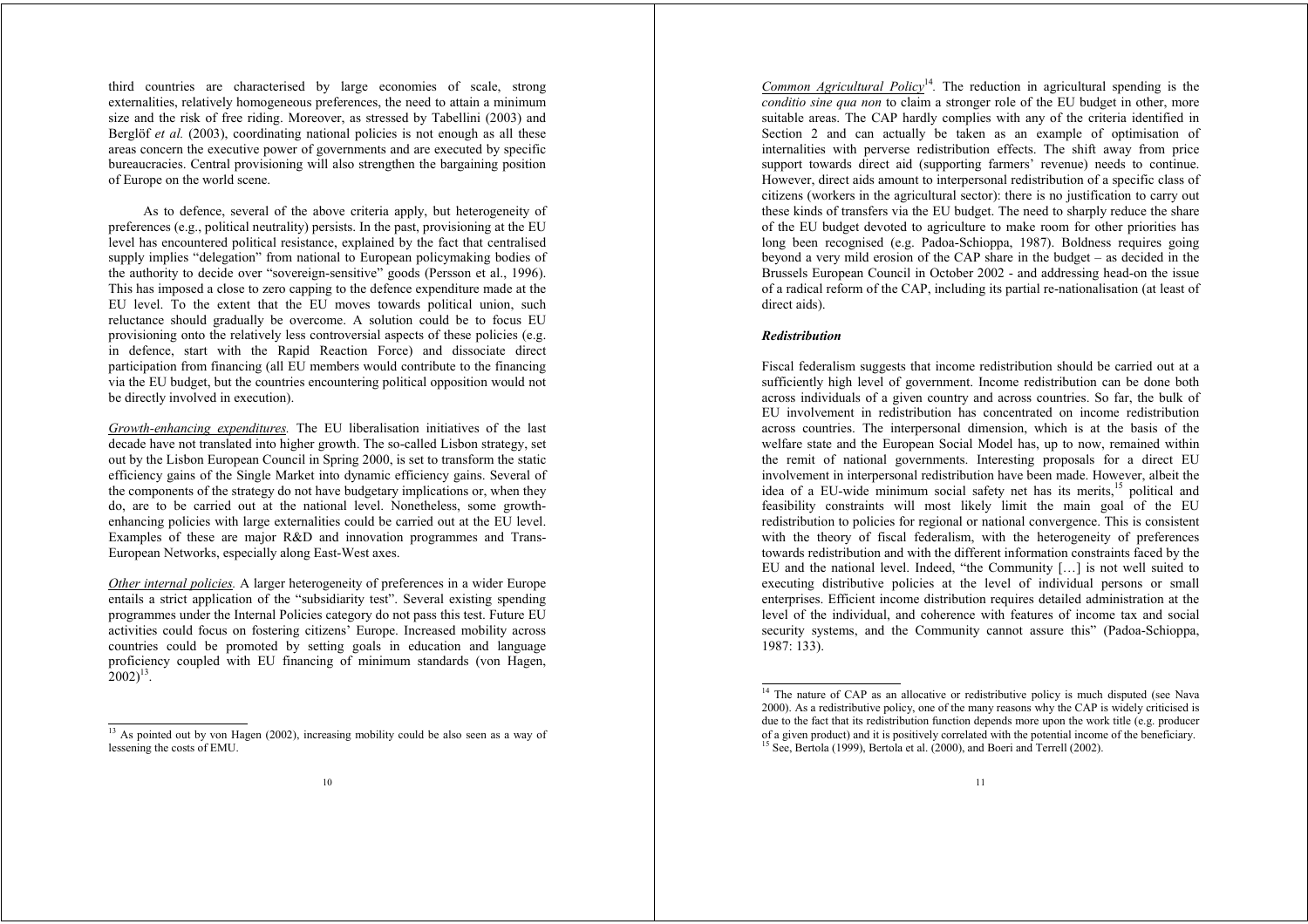The current design and implementation of the EU cohesion policy is such EU transfers are very diffused across the EU territory. At present, all EU countries receive funds under the EU cohesion policy and only Luxembourg and Denmark (and Belgium and Netherlands from 2007) do not have at least one region assisted by the so-called Objective 1 intervention<sup>16</sup>.

In order to make the EU cohesion policy more effective, we argue in favour of redesigning EU cohesion policy. Funds should focus on (a) fostering income convergence of poorer countries, and (b) reducing the social costs of factor reallocation. Hence, conceptually, one could therefore imagine that cohesion policy is implemented via two different funds, responding to the two needs of convergence and restructuring: "Convergence Aid" funds devoted to helping backward countries and regions to catch up with richer countries; and "Restructuring Aid" funds which are intended to facilitate the resource reallocation for those *entities* affected by shocks of exogenous nature (e.g. technological change, globalisation, enlargement).

Convergence Aid funds are intended as pure convergence policy in favour of less prosperous countries and should be used for two purposes: institution building and growth-enhancing expenditure (such as R&D, education and training, infrastructure, etc.). In order to be able to spend money, efficiently, for growth-enhancing expenditure, a country needs a very efficient legal and administrative system in place. Building legal and administrative capacity is a top priority in any cohesion strategy across the EU, because of the contribution to growth that a high quality administrative and legal system makes. Several empirical studies show a positive correlation between income convergence in Europe and standard indicators of quality of administration quality of administration.<sup>17</sup> Institution-building is particularly important for the new EU Member States.

Restructuring Aid funds should be available to those *entities*, in any country, affected by structural adjustment. Since resource reallocation affects people in different geographical locations and belonging to different industrial sectors, entities could be defined either as sectors or as territorial units or as the combination of both (given sectors in given places). Restructuring funds may also play a stabilisation role to the extent that since it is very likely that shocks are uncorrelated across countries, regions and sectors.

A new design for the EU cohesion policy would help addressing two directions for reform that are central to the ongoing debate on the future of EU cohesion policy: a) geographical focus, and b) earmarking of EU funds.

As for the first issue, several arguments have been put forward in the literature in favour of a shift from the current regional focus towards a country focus. First, efficiency may better be obtained by allocating money at country level and letting the country itself decide where to invest it, rather than the EU deciding which regions within a country deserve support (an argument paying respect to the subsidiarity principle). Second, the current regional focus may result in treating unequally, because of different regional imbalances, countries with otherwise similar levels of wealth (de la Fuente, 2001). Third, EU cohesion and structural policy is only a part (often, relatively small) of the regional (or sectoral) policy pursued at the national level using domestic funds. Fourth, enlargement will vastly increase national income disparities, but not regional income disparities. Furthermore in the process of national income convergence an increase of the regional income imbalances is inevitable: it could be accommodated, but not impeded. Leaving to the countries, rather than to the regions, the task of deciding how to use EU funds would ensure greater coherence of the EU and national intervention and it would avoid the perverse implication of subsidising those countries whose national regional policy are less effective. The on the ground management and use of the funds can obviously be made at the regional level.

The distinction between Convergence Aid and Restructuring Aid is important to assess the relevance of these arguments. A country focus appears preferable in the case of Convergence Aid. This would imply that countries (as opposed to regions) would decide on the use of funds. Assignment of funds could still take into account to any chosen degree regional imbalances within a country (by looking at both mean and dispersion of per-capita income). Instead, a regional or a sectoral focus still seems justified in the case of Restructuring Aid, except perhaps for small and very specialised countries.

As for the second issue, earmarking EU funds makes sense only if two conditions are simultaneously reunited: a) that "Brussels" can effectively assess the need and monitor the outcome of the EU funds' use; b) that their "specific use" is a central piece of a larger EU strategy. Building a high-quality legal and administrative system appears to meet those two conditions. Indeed, during the pre-accession period, the EU has gained considerable experience in monitoring the quality of the national administrations and it had set a number of tools

<sup>&</sup>lt;sup>16</sup> Obiective 1 regions are those where residents have a per-capita income of less than 75% of Community average. This is the result, *inter alia,* of the predominant regional focus of EU cohesion expenditure and of cohesion negotiations driven by net balance considerations. Net balance considerations find their natural humus in the EU cohesion policy, because the Council needs unanimity to agree on this policy, which gives to each and every country a *de facto* veto. National political constraints make that each country worries more about being able to flag "a negotiation success" than about being sure that funds are spent in those policies having a higher Community added value.

<sup>&</sup>lt;sup>17</sup> See, e.g. Mairate and Hall (2000) and Hallet (2002).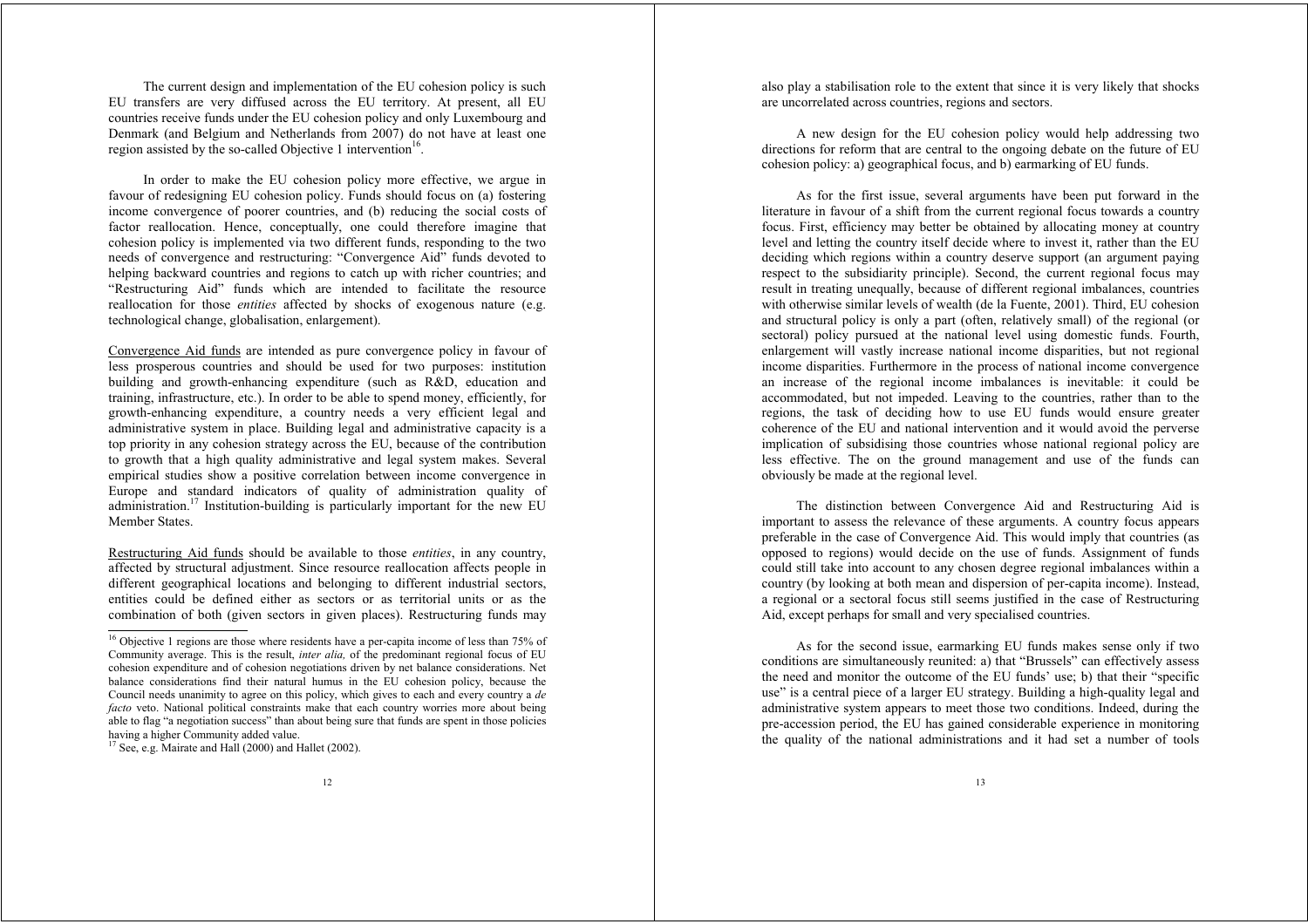(financial assistance, but also twinning programs between current and future EU Member States) to improve that quality.

To strengthen the contribution of the convergence funds to EU growth, the key principle of "conditionality" should be extended to both earmarked and non-earmarked funds. In particular one could make the disbursement, of a significant part of the money of the same or of the following financial period, dependent upon reaching an agreed performance in terms of results of the use of funds.<sup>18</sup> Conditionality has also an added benefit from a political economy viewpoint as imposing conditions on the use of resources may reassure countries which are net contributors to the EU budget. This argument may gain strength in an enlarged Europe.

## *Stabilisation*

EMU raises the issue of cyclical stabilisation in the event of asymmetric shocks. Federations around the world typically have a large central budget and stabilisers, which automatically smooth idiosyncratic shocks. In principle, local budgets are subject to balance requirements and lending restriction while the federal budget is less so. The EU fiscal rules have an opposite logic. They imply that stabilisation is carried out at the national level: countries should bring their budgets "close to balance or in surplus" in normal times so as to have sufficient room for manoeuvre to absorb negative shocks without infringing the 3% of GDP deficit limit<sup>19</sup>. The Commission has recently stressed the importance to assess the medium term deficits targets in structural, rather than nominal terms (European Commission, 2002b). This is consistent with the absence of centralised stabilisation.

While shock-absorption via national budgets will remain the norm in EMU, there is the question of risk sharing in the event of large idiosyncratic shocks. In such a case, a response by the EU budget could be welfare-enhancing. As either the setting of EU automatic stabilisers<sup>20</sup> or the possibility for the EU budget to run deficits or surpluses appear politically unfeasible, two options remain: an insurance instrument triggered by asymmetric disturbances (Italianer and Vanheukelen, 1993) or the possibility of raising funds in the market by the EU (extra-budget) and transferring them to the Member country hit by the shock. The first option could be accommodated by creating a single, but

"universal" reserve which could be used for stabilisation as well as other purposes. Such a reserve could be mobilised by the Commission via automatic rules, without passing through a cumbersome procedure, and possibly replenishing the reserve during the year by unused commitments<sup>21</sup><sup>22</sup>. An argument in favour of the second option is the fact that large country-specific shocks are rare and thus such a facility would be seldom activated.

#### *Summing up*

The conceptual framework laid out in section 2 allows us to summarise the challenges faced in re-thinking the attribution of allocative tasks between the EU and the national budgets. The approach put forward amounts to "endogeneise" the size of the EU budget so as to allow, in the steady state, to minimise the total amount of public spending (national plus EU) for a given level of output.

Figure 4 illustrates the overall budget constraint (EU plus national spending) as the  $45^\circ$  straight line. The production schedules are the curves<sup>23</sup> going through EB in the case of higher efficiency of EU spending and the line going through EC in the case of higher efficiency of national spending.

<sup>&</sup>lt;sup>18</sup> This would improve over the current mechanism of the "performance reserve" which triggers a 4% increase of the funds in case of good performance.

<sup>&</sup>lt;sup>19</sup> See, Brunila, Buti and Franco (2001).

 $20$  For instance, von Hagen (2002) has suggested that minimum unemployment benefits for a limited period (say six months) could be paid by the EU. An idea along similar lines was first put forward in the Marjolin report in the 1970s (European Commission, 1975).

 $21$  As a precedent, for the first time in August 2002, following the flooding in Central Europe (especially the Czech Republic and Germany), the resources for the emergency funds have been taken from the unused commitments for the structural policy.

<sup>&</sup>lt;sup>22</sup> However, the literature has pointed out that, even leaving aside political and moral hazard constraints, constructing such an automatic mechanism is not easy. See, e.g. von Hagen and Hammond (1996).

<sup>&</sup>lt;sup>23</sup> For those policies where optimal production takes place fully at the national level or at the EU level, the outcome would be either a move towards total re-nationalisation or a move towards total centralisation at the EU level.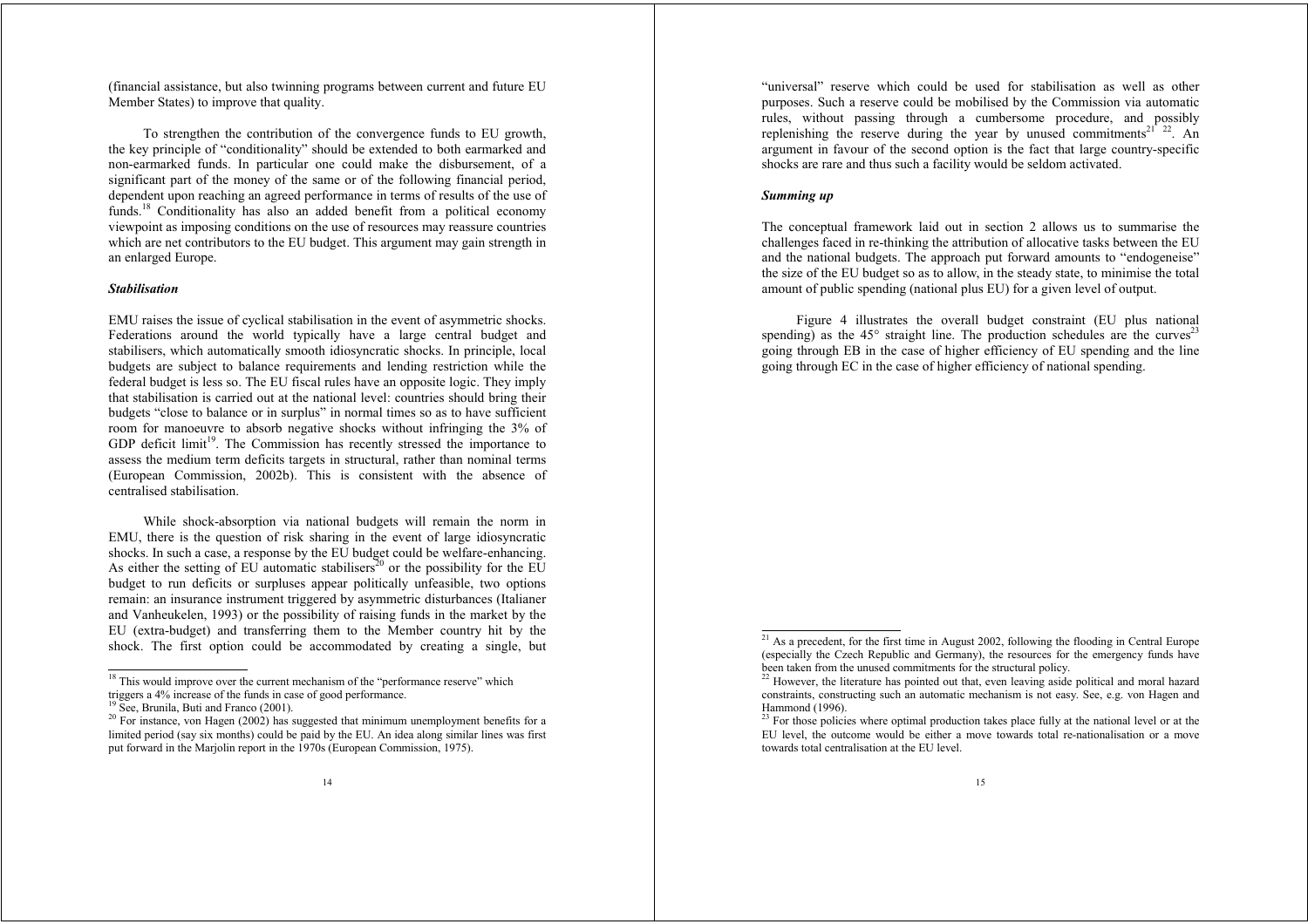**Figure 4: From the current to the future apportioning of spending across government levels**



According to the analysis in the previous section, the CAP should move from E towards C, implying a gradual re-nationalisation of agricultural policy, coupled with, in perspective, a lower support to the sector (shift to a lower level of Y). External aid, defence and internal security would be shifted along the EA line, representing a move from national to EU financing and, for some of the items, entailing also an overall rise in public spending. In line with the Lisbon strategy R&D, Trans-European Networks (TENs), European citizens' programmes (such as the Erasmus programme) and major innovation projects, would move from E towards B or A. Finally, most of the so-called "other internal policies" in the current EU budget covering a host of smaller programmes would probably have to shift from E to D or C.

Redistribution programs across countries are correctly undertaken at the EU level, that means along the Y-axis. Whether the "intensity" level should be at  $R_1$  or  $R_2$  is a political rather than a technical choice. As to stabilisation, no centralised tool has been designed at the EU level and political constraints make any change unlikely in the foreseeable future.

#### **3.1 Re-orienting EU revenues**

This paper deals mainly with the expenditure side of the EU budget. It pleads for a reassessment of the functions of the EU Budget according to the generated added value of the EU and National expenditure. In other words it looks at the contribution of the EU expenditure to the EU aims rather than at the accounting logic of the *juste retour.*

Both the European Commission and the academia have indicated that the current system of financing the EU budget is imperfect in several respects, namely, with respect to transparency, accountability vis-à-vis the EU citizens and citizens' perception of the financial autonomy of the EU institutions from Member States.<sup>24</sup> By 2006, some  $90\%$ <sup>25</sup>, of the EU budget will be financed by national contributions linked to the GNP of any Member State and only the remaining 10% by direct levies on citizens. The GNP contribution, while having other positive facets, is at the root of the debate on the *juste retour:* this debate hampers a genuine discussion on the added value of any EU expenditure to emerge. Therefore, if the expenditure side of the EU budget should evolve accordingly to the principles outlined above, the revenue side should also evolve consistently with them. This means that, while preserving the principle of the budgetary equilibrium, those sources of funds having an obvious national identification (such as the GNP contributions) should be reduced in favour of new sources of funds having a natural EU base. Natural EU taxes are those sources of funds that have a clear rational to accrue to the EU budget because their existence depends on EU policies and that display a clear mismatch in the geographical pattern of tax collection and tax burden. That is the case, for example, with the profits of the ECB, which exist only because EMU exists and whose current national re-apportioning is, from an economic standpoint,  $deb$  debatable<sup>26</sup>. That is also the case for other taxes, such as savings taxes, corporate taxes, stock exchange taxes, environmental taxes etc. Each of these taxes is suitable to a different degree depending on the different level of harmonisation of the tax base. The size of the EU budget is so small that even a very partial accruing to the EU budget of one or more of the mentioned taxes would suffice to cover the financing needs. Further economic integration, in particular postenlargement, is likely to only increase the number of natural EU taxes that could accrue (partially or totally) to the EU budget.

## **4. INCREASING THE FLEXIBILITY OF THE EU BUDGET**

Looking at the EU budget in an historic perspective one observes, at the end of the 1980s, a change in the regularity of revenues and expenditure. Since 1988, the "budgetary peace" between the Commission, the Council and the European

<sup>&</sup>lt;sup>24</sup> See European Commission (2002c), section 1.4., Goulard and Nava (2002) and Tabellini (2003).<br><sup>25</sup> GNP contributions plus that part of the VAT contributions calculated via the GNP keys.

<sup>&</sup>lt;sup>26</sup> Article 33 of the ECB's Statute provides for a transfer from the ECB to the national central banks using a key equal to the arithmetic average of population and GNP (Article 29 of the Statute). This is subject of much controversy, see H.W. Sinn and H. Feist (2001), J. Murray Brown (2001) and European Central Bank (2001).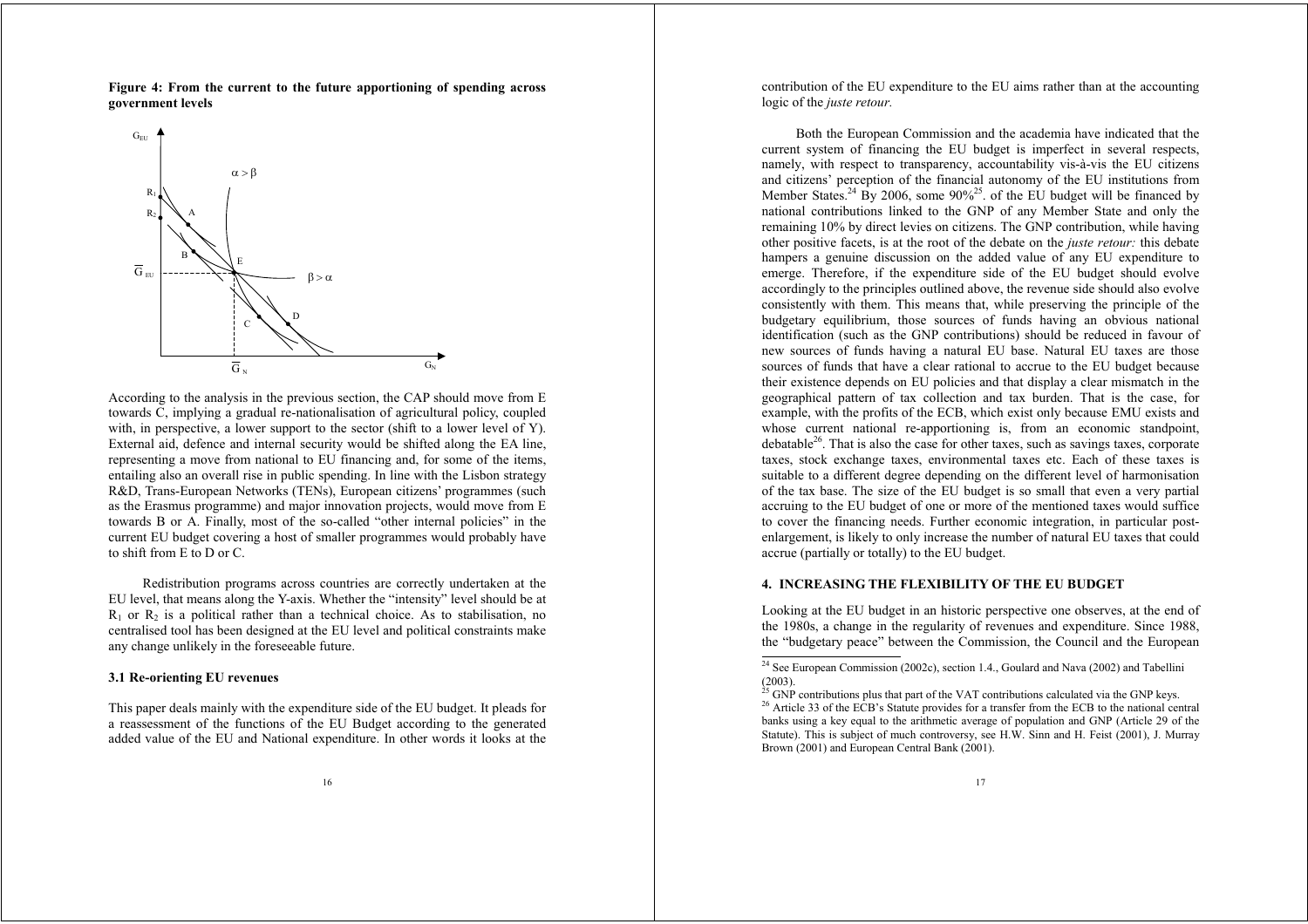Parliament, the three institutions involved in the EU budget procedure, increased markedly<sup>27</sup>. This improvement in stability has gone hand in hand, however, with a reduction in the flexibility of the EU budget and an increase of the complexity of the rules governing it.<sup>28</sup>

There is a clear and well-understood trade off between resources stability and financial peace, on the one hand, and margin of manoeuvre or flexibility, on the other hand. In 1988, with the adoption of the so-called Delors I package, which instituted the first Financial Perspectives (FP), a political choice had been made in favour of the former. The FP set every seven years the ceilings for all budgetary headings and for certain subheadings. Once the FP are set, Member States have historically displayed stiff reluctance to shift resources across years and headings. At present, moving unused resources, even within the annual budgetary procedure, from one to the other budgetary heading (or even subheading), is difficult if not impossible altogether.

In the medium to long run, both the EU budget and the national budgets have to respect similar constraints in terms of deficits. The EU budget is subject to the strict requirement of equilibrium laid down in Art. 269  $TEC<sup>29</sup>$ , while national budgets are subject to the medium term target of "close to balance or in surplus" of the Stability and Growth Pact. The difference between the two conditions boils down to the fact that the EU budget must always be balanced in each and every year, while national budgets have to be broadly balanced over the cycle thus allowing for deficits (up to 3% of the GDP) to appear in recession years and surpluses in boom years.

A political choice in favour of stability at the expense of flexibility is not dissimilar from the one characterising EMU. In the run up to and in the early years of EMU, the trade-off between stability and flexibility of national finances was firmly resolved in favour of the former. Recently, however the Commission has moved in the direction of taking account of flexibility (European Commission, 2002b) by accepting that countries with sound public finances (i.e. low stock of public debt, low implicit liabilities) could run small structural deficits without violating the requirements of the Pact. There is some ground to argue that a similar move should be undertaken in the EU finances.

In sum, while the FP have helped ensure an orderly development of budgetary expenditure of the EU budget and guaranteed budgetary peace for the EU, it is increasingly evident that the current degree of flexibility is not compatible with the functions of a modern budget and does not permit the EU budget to react timely to changing circumstances. A higher flexibility is a precondition to move to a truly European Budgetary System, as proposed below.

## **5. DESIGNING A EUROPEAN BUDGETARY SYSTEM**

Rethinking the EU budgetary arrangements goes beyond rethinking at which level individual policies should be carried out and how to conduct an EU fiscal policy under the straitjacket of excessive rigidity and small and predetermined size. The basic tenet of this paper is that introducing vertical coordination between the EU and national budgets can help to address the fiscal failures identified above.

So far, the EU and national levels have remained separate. As exemplified in the top part of Figure 4, fiscal policy in the EU is the outcome of two noncoordinated sets of instruments: on the one hand the EU budget and on the other hand the national budgets of the 15 Member States $^{30}$ .

 $27$  Since 1988 the EU budget has always been adopted on time and complaints to the Court of Justice by one or the other Institutions have nearly disappeared. In the period 1975-1988, preceding the FP, the adoption of the EU budget was delayed in 6 years out of 13 and the EU institutions complaint to the Court of Justice on 3 occasions.

 $^{28}$  For a lucid overview of the issue of flexibility in the EU Budget, see Montagnon (2002). <sup>29</sup> The European Convention seems oriented to respect both the spirit and the letter of this article (see Art. 39 of European Convention, 2002).

<sup>&</sup>lt;sup>30</sup> According to the Presidency Conclusions of the Copenhagen European Council, of December 2002, the EU members are set to become 25 from May 1<sup>st</sup>, 2004, and 27 from the year 2007.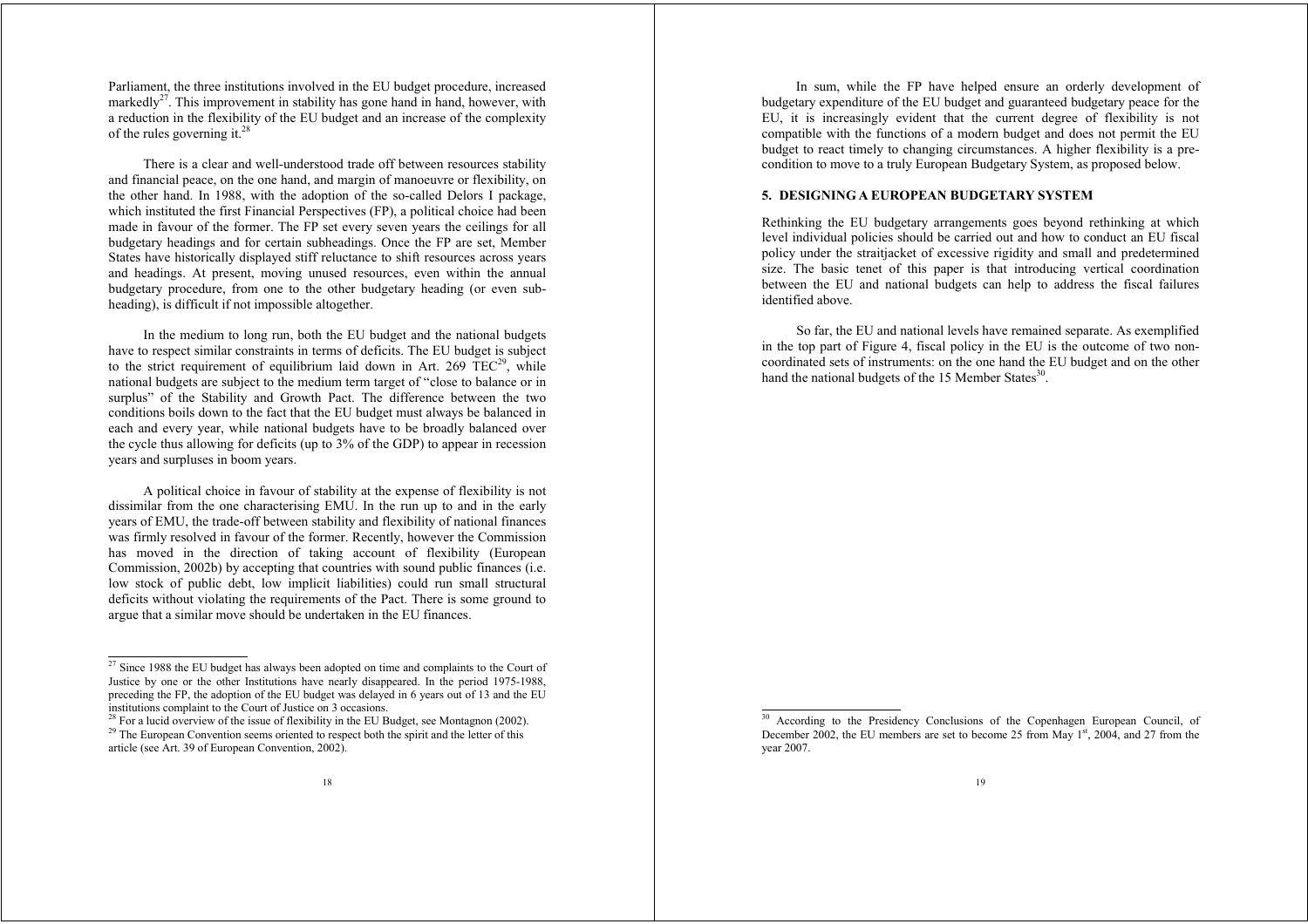## **Figure 5: Towards a European Budgetary System Current Budgetary System**



However, as the EU moves towards stronger fiscal policy co-ordination, such separation needs to be overcome. This has potentially profound implications for both the annual budget and the multi-annual FP.

The bottom part of Figure 4 shows how a coherent EU budgetary system, which puts the EU budget in line with the national budgets could be articulated. The EU budget is to be looked at as centralised (at EU level) fiscal policy subject to decentralised national constraints (EU budgetary resources are essentially Member States' contributions). National budgets are to be looked at as a decentralised system of fiscal policy subject to centralised EU constraints (the Stability and Growth Pact and the Broad Economic Policy Guidelines, BEPGs).

In a medium term framework (covering a time span of, say, five years), EU policy makers should elaborate an aggregate European Stability Programme which sets the spending priorities for the Union and the Member States<sup>31</sup>. It would also decide how to allocate spending on individual items between the EU and the Member States. The national Stability Programmes and a new EU-level Stability Programme – which would replace the current FP - would translate the common objectives into concrete medium term spending programmes. The provisions of the Stability and Growth Pact – namely the medium term target of "close to balance or in surplus" and the 3% of GDP deficit ceiling – will continue to apply to all EU countries.

The aggregate Stability Programme as well as its national and EU components would be rolled over and updated annually. This would mark a fundamental change compared to the existing situation where each national stability programme is decided on an individual basis and the FP are set every seven years and are fixed within such a period.

A similar process would take place on an annual basis. The EU budget and national budgets should form a coherent set, adhering to the strategic objectives of the BEPGs (see Table 1 on the links between the BEPGs and the EU budget). This should be included in the "New BEPGs", which should contain both recommendations for the EU level policies and, country tailored, recommendations on national priorities. As mentioned in section 2.1, given the relatively high decision-making costs (ex-ante) and frustration costs (ex-post), at the EU level, the annual process should mainly focus on fine tuning multiannual priorities.

The upshot is that Member States and EU institutions would decide together how to translate their common policy priorities into global budgetary commitments and how these commitments are shared between the national and the EU levels. This implies building vertical links between the EU and the national budgets. Clearly, fiscal discipline will need to be upheld: the reconsideration of the distribution across jurisdictions should not imply an overall increase in spending. In the past, the stress on the contradiction between

<sup>&</sup>lt;sup>31</sup> This paper focuses mainly on allocative policies. A proposal for a budgetary coordination mechanism putting the emphasis on stabilisation was submitted by the then French Finance Minister, Dominique Strauss-Khan, at the informal Ecofin Council in Dresden in April 1999. The French proposal stressed that the aggregate policy stance at the EMU level must be examined on the basis of an aggregate stability programme. The proposal pointed out that the objective to achieve an adequate policy stance for the EMU as a whole should be taken into account when examining the national stability programmes. For a discussion, see Buti et al. (2003). A similar proposal has been presented recently by the vice-president of the EU Convention, Giuliano Amato, see Amato (2002). On similar lines, see Collignon (2002) and Majocchi (2002).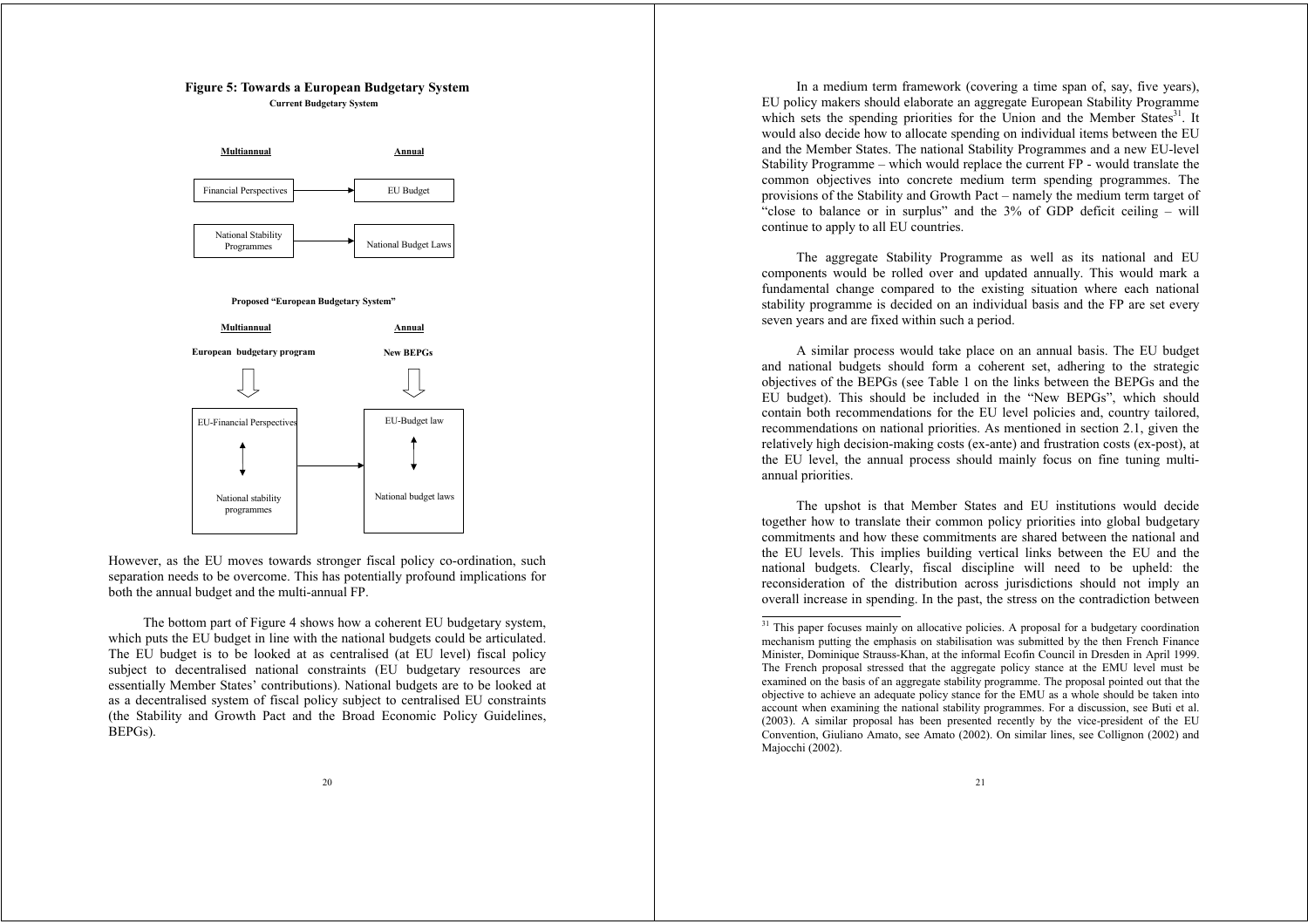(Maastricht-induced) national prudence and alleged EU "largesse" has underpinned the refusal to reconsider EU budgetary responsibilities. However, as we move towards a EU budgetary system, such reluctance should be overcome. Such reassessment would not necessarily imply a substantial rise in the EU budget. As we pointed out in section 3, a rise in spending in certain areas would go hand in hand with a reduction in others. What this new approach would bring is a better efficiency: to the extent that the existing distribution of spending between the national and the EU level is not optimal, the net effect would be a decrease in overall public expenditure.<sup>32</sup>

A couple of examples would help clarify this general statement. In September 2002 at the Johannesburg Summit on sustainable development. Heads of State and Government have agreed to pledge 0.7% of each country's GDP for development aid. The higher potential effectiveness of a centralised management of these resources calls for the assignment of such intervention prevalently at the EU level. The Lisbon growth strategy sets a target of investing 3% of EU GDP in R&D in order to foster competitiveness. Criteria of efficiency and effectiveness should be the base for the split between private and public spending, and, within the latter, between national level and the EU level. It makes sense, for instance, to carry out large research and innovation projects directly at the EU level.

The 2001 BEPGs showed an opening in this direction: "Just like the Member States, the Community should apply strict budgetary discipline. This must be applied to all categories of the Financial perspectives, while respecting the inter-institutional agreement on budget discipline *and the improvement of the budget procedure; a flexible allocation of Community resources should be exploited in order to enhance the economic impact of the EU Budget*"*.*(emphasis added)*.* The Commission Communication on economic policy coordination of February 2001 (European Commission, 2001) states that "the establishment of guidelines and priorities in the EU budget should be embedded in a global vision encompassing both the guidelines and priorities in the budgets of the Member States and the criteria established in the Broad Economic Policy Guidelines in order to enable Member States to take them into account in their budget laws".<sup>33</sup>

## **Table 1: The BEPGs and the EU budget**

|   | Priority BEPG 2002                | Budget item (B-2002, adopted by    |
|---|-----------------------------------|------------------------------------|
|   |                                   | the EP on $13/12/01$ )             |
| 1 | Accelerate reforms in the network | B <sub>2</sub> -7 (Transport)      |
|   | industries                        | B5-7 (Trans-European Networks)     |
| 2 | Promote the quality of public     | B2-1-0 (Structural Funds:          |
|   | expenditure by redirecting funds  | Objective 1)                       |
|   | towards physical capital          |                                    |
| 3 | Enhance environmental             | B4-3 (Environment)                 |
|   | sustainability                    | B6 (Research and technological     |
|   |                                   | Development)                       |
| 4 | Investments in human capital, R&D | B2-1-2 (Structural Funds:          |
|   | and ICT                           | Objective 3)                       |
|   |                                   | B6 (Research and technological     |
|   |                                   | Development)                       |
| 5 | Active labour market policies and | B2-1-2 (Structural Funds:          |
|   | lifelong learning                 | Objective 3)                       |
|   |                                   | B3-1 (Education, vocational        |
|   |                                   | training and youth)                |
|   |                                   | B3-4 (Social dimension and         |
|   |                                   | Employment)                        |
|   |                                   | B5-3-2 (Internal Market: Promotion |
|   |                                   | of growth and employment:          |
|   |                                   | measures to assist firms)          |
|   |                                   | B5-5 (Labour market and            |
|   |                                   | technological innovation);         |
| 6 | Encourage entrepreneurship by     | B5-5 (Labour market and            |
|   | improving access to finance       | technological innovation)          |
|   | especially for SMEs               |                                    |

## **6. A "EU BUDGET LAW"**

Consistently with the European Stability Programme, the annual EU budget should become a true "EU Budget Law". In order to achieve this aim, the current budgetary procedure (budget proposal, approval and implementation) would have to be overhauled.<sup>34</sup> This would be possible only if a balance of "sticks and carrots" is found to avoid conflicts among the Commission, the Council and the European Parliament (the last two being the two arms of the EU "budgetary authority").

<sup>&</sup>lt;sup>32</sup> We show in Annex, that, under certain circumstances, the current budgetary arrangements imply a higher overall spending and a lower supply of public goods than what would be implied by the optimal allocation of spending between the two levels of government.

<sup>&</sup>lt;sup>33</sup> An even more ambitious objective would be to discuss, when establishing the priorities in the EU budget, also those policies, which have little financial impact for the EU budget, but a great financial impact on national budgets (ex. Community fiscal directives, environmental directives, etc). This would allow national policy-makers to take account of community inputs and embody them into their national policies. Von Hagen (2002) strongly supports the view of making "law making" compatible with "money spending" and more generally of assessing the financial impact, for the EU system, of "law making".

<sup>&</sup>lt;sup>34</sup> The draft skeleton for the European Constitution (European convention 2002) has an article (Art. 40) specifically dealing with budgetary procedure for the EU budget adoption.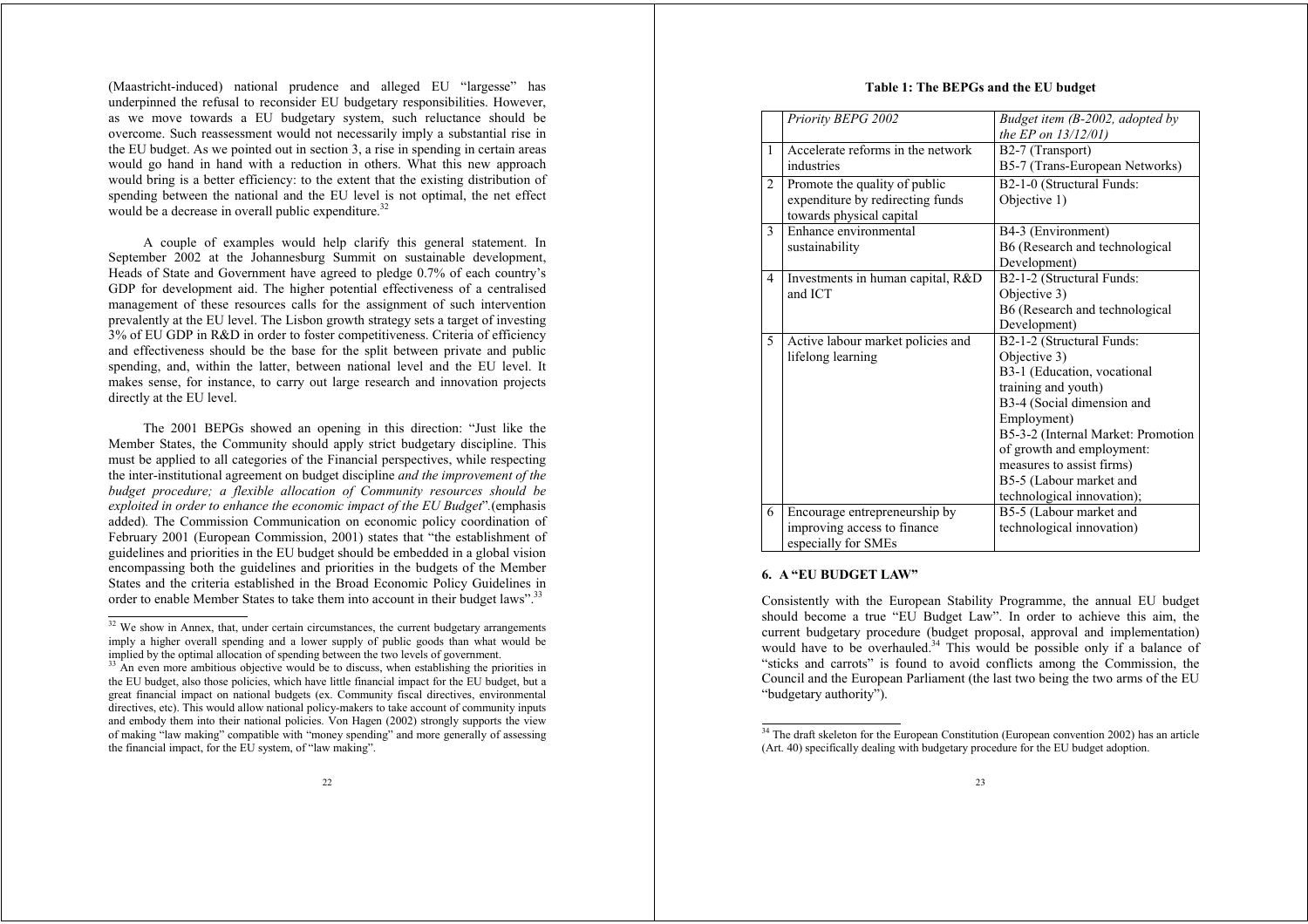Table 2 spells out the differences between the current budgetary procedure and our proposal.

#### *Phase 0: Multi-annual planning*

Currently, the Council, acting on a proposal from the Commission and subject to the majority approval in the European Parliament, fixes the FP which are then enshrined in the Inter Institutional Agreement. The FP establish the maximum expenditure per annum, per budgetary heading and in certain cases per budgetary sub-heading (e.g. Cohesion and structural funds within the Structural action heading).

In its second Communication to the Convention (European Commission, 2002c), the Commission has proposed that FP are adopted in co-decision between the Council and the European Parliament and that "(t)he Convention will have to look into the question of associating the national parliaments in this decision". This goes in the direction we suggest. The multi-annual planning of the EU should be in tune with national planning. Instead of being fixed for seven years, the FP would be rolling and linked with the BEPGs within a European Stability Programme.

#### *Phase 1: Budget proposal*

Currently, this phase covers Internal (to the Commission) Budgetary Hearings. The Commission makes the arbitrages of the expenditure claims across its own departments while making sure that FP are respected. Before completing the draft budget the Council, Commission and Parliament hold a trilogue. By the end of April, the Commission submits the draft budget for the following year to the Budgetary Authority (Council and Parliament).

According to our proposal, the current budgetary hearings phase should be "de-technicised" and "opened to the outside". This phase could become a political phase in tune with the debate taking place at the national level.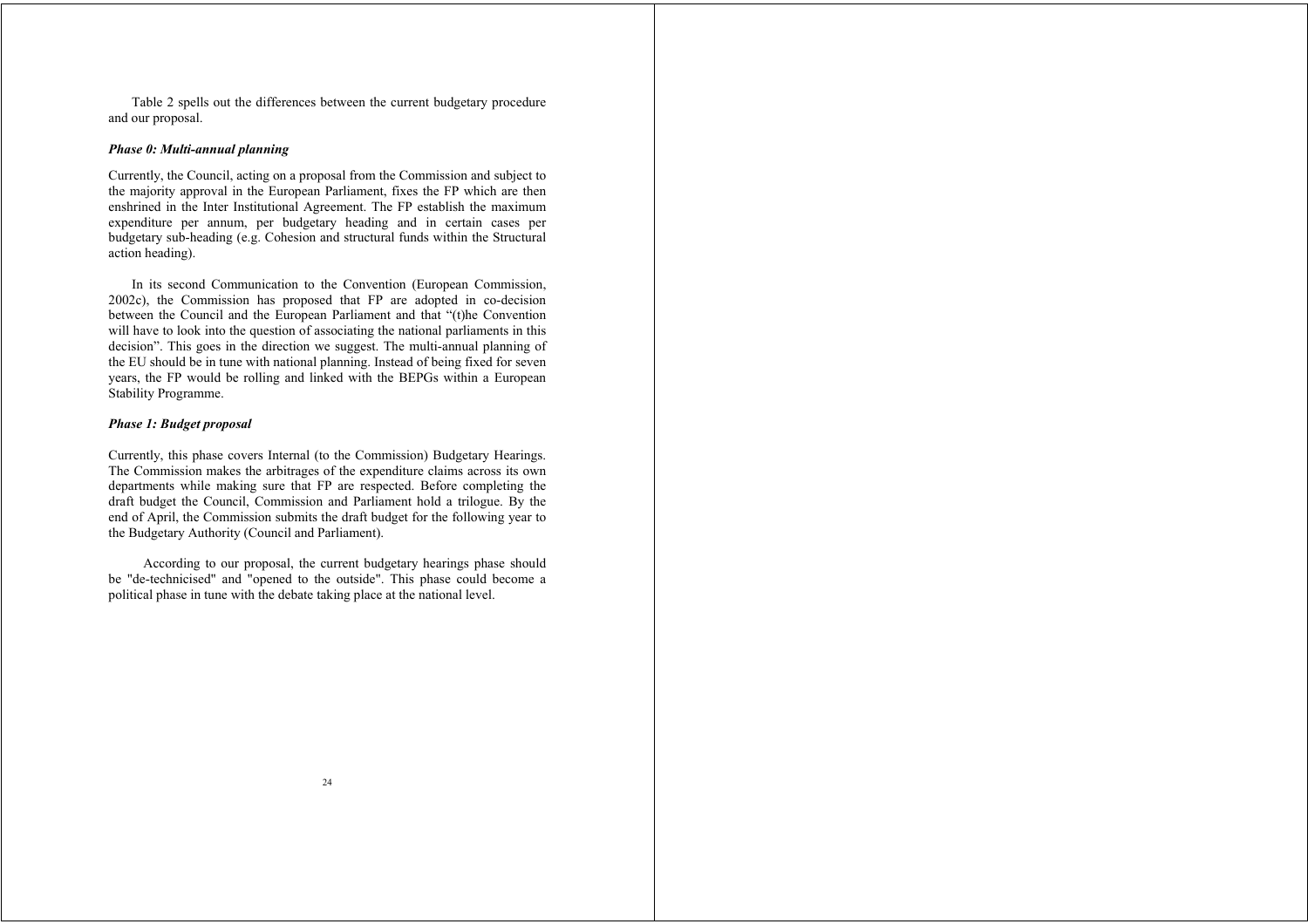|                             | Table 2: PROPOSAL VS. CURRENT SITUATION                                                                                           |                                                                              |                                                                                                                                                     |                                     |                                                                                                                                                                                                                                                                                                                                      |
|-----------------------------|-----------------------------------------------------------------------------------------------------------------------------------|------------------------------------------------------------------------------|-----------------------------------------------------------------------------------------------------------------------------------------------------|-------------------------------------|--------------------------------------------------------------------------------------------------------------------------------------------------------------------------------------------------------------------------------------------------------------------------------------------------------------------------------------|
|                             | Once every 7 years<br>Phase 0:                                                                                                    | 1 January to 30<br>April year T<br>Phase 1:                                  | I May to 31 December year T<br>Phase 2.                                                                                                             |                                     | $YearT+I$<br>Phase 3:                                                                                                                                                                                                                                                                                                                |
| PROCEDURE<br><b>CURRENT</b> | to majority in the EP<br>proposal and subject<br>adopts the Financial<br>The Council, acting<br>on a Commission's<br>Perspectives | Internal technical<br>Commission<br>hearings                                 | Commission's Draft Budget by the EP<br>and the Council. No role for the<br>First and Second reading of the<br>Commission as a College.              |                                     | report for year T-1 (compte de gestion) in<br>expenditure report) in July. There is no<br>2) Commission gives administrative<br>April and political report Allocated<br>3) Commission proposes to EP and<br>Council the mobilisation of unused<br>institutional discussion on either.<br>l) Commission executes Budget<br>resources. |
| OUTPUT                      | Multi-annual planning                                                                                                             | Budget proposal<br>Commission's                                              | Parliament Budget Adoption                                                                                                                          |                                     | Commission's implementation and<br>reporting                                                                                                                                                                                                                                                                                         |
| PROPOSAL<br>NEW             | Financial Perspectives<br>Co-decision between<br>EP and Council for<br>the adoption of the                                        | presentation to the<br>2) Commissioners'<br>1) Commission's<br>Jumbo Council | I Reading:<br>May-Sep                                                                                                                               | II Reading:<br>Oct-Dec              | March and September reporting for<br>1) Commission and member States<br>2) Commission is charged with the<br>executes budget                                                                                                                                                                                                         |
|                             |                                                                                                                                   | presentations to<br>specialised<br>Councils                                  | 2) Commission active<br>ensures consistency<br>in Council and EP<br><b>Budget discussion</b><br>national budgets<br>between EU and<br>1) Commission | Council and<br>EP Second<br>reading | mobilising a universal reserve and unused<br>3) BEPG implementation report extended<br>to the EU budget (policy-by-policy).<br>budget of year T-1 and year T. (in<br>4) Commission responsible for<br>parallel with MS's reporting)<br>resources                                                                                     |
| <b>OUTPUT</b>               | Multi-annual planning                                                                                                             | Budget proposal<br>Commission's                                              | Parliament Budget Adoption                                                                                                                          |                                     | Commission's implementation and<br>reporting                                                                                                                                                                                                                                                                                         |

The Commission would present (end January/early February), at a Jumbo Council (Ecofin plus Budget Councils) and the European Parliament, its budgetary proposal for the following year and listen to national priorities and to the national intentions for the different policies<sup>35</sup>. Budgetary hearings cease to be only internal, but become external, and more political, in order to coordinate EU budget and national political priorities. Following the Jumbo Council, individual Commissioners would go to specialised Councils to present the Commission's budget proposals. Commissioners and national ministers would check the coherence of their strategies – in line with the BEPG – and undertake to modify the initial proposal to achieve an overall consistent policy.

The Commission remains the *last authority* in the drafting phase and, as such, must ensure consistency between EU budget and national budgets. The Council and the European Parliament, however, would get involved in a phase where their role is, so far, null.

#### *Phase 2: Budget approval*

Currently, the Council and European Parliament, in their capacity of budgetary authority, go through the first reading of the Budget (approximately by September) and the second reading (between September and December). The Parliament finally adopts the Budget in December. There is no formal role for the Commission during this phase.<sup>36</sup> This has facilitated the task of several lobbies attempting to influence the Parliament's *rapporteurs* to modify the appropriations of specific budget lines, with the result, in most cases, of increasing the proliferation of small programmes, entailing a misallocation of resources and reducing the overall coherence of the budget.

In our proposal, while the Council and the European Parliament would remain *the last authorities,* the Commission would play an active role, in particular making sure that, during the first and second readings, the consistency between the EU and the national budgets is maintained.

## *Phase 3: Budget implementation and reporting*

At present article 274 lays down that "(t)he Commission executes the Budget under its own responsibility". This has been criticised namely because, in economic terms, it does not always seem justified and in political terms it seems at odds with subsidiarity. If convergence policy would be implemented via

<sup>&</sup>lt;sup>35</sup> If the more ambitious approach mentioned in footnote 33 is chosen, the Commission may also be expected to discuss those regulatory policies that have an impact on national budgets. <sup>36</sup> However, on average the changes with respect to the draft budget are minute (often less than 1% of the total budget, in 2003 0.32%).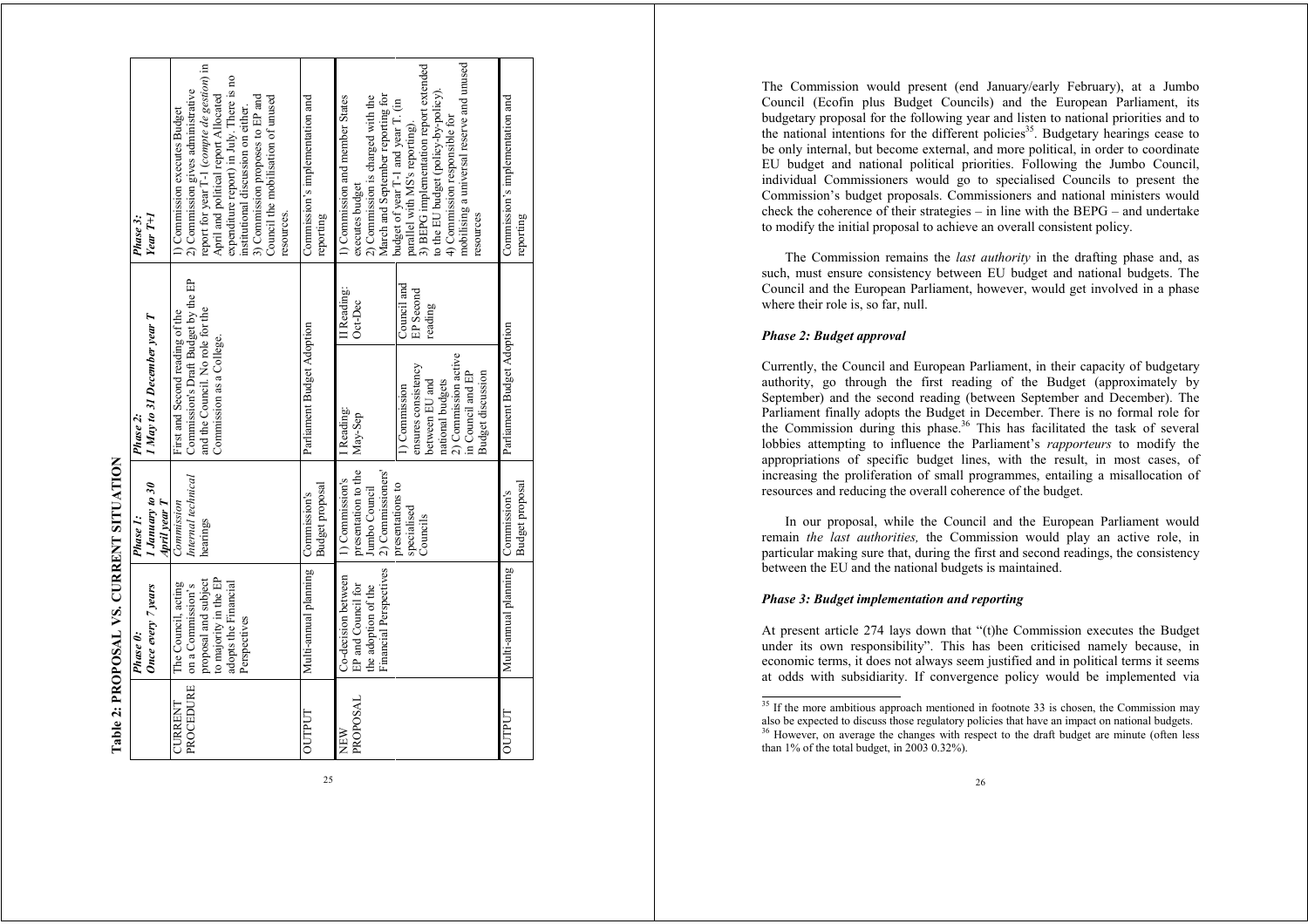(conditional) block grants rather than the current earmarked funds, this legal provision would need to be changed in favour of joint responsibility of the Commission and the member states in executing the budget. Currently, the Commission implements the budget, but has a limited autonomous political role to play, even in the event of re-allocation of the under-spending.

In our proposal, a parallel between the Commission and the EU Member States would need also to be established in terms of reporting*.* Currently Member States make their notifications known in March of each year (for the budget implementation of the previous year) and in September (for the budget implementation of the same year). A similar reporting should be established for the EU budget and an overall report should be sent to the Council and the European Parliament. Going beyond the purely financial dimension, the Implementation Report of the BEPG issued every February should be extended to the EU budget and policies. Finally, a critical issue is that of the mobilisation of unused resources, in co-ordination with programmes and priorities of Member States.

## **7. CONCLUSIONS**

Due to its small size, historically-determined rather than priority-oriented composition and lack of flexibility, the EU budget plays a modest role in the economic policy of the EU and the euro area. This translates into the fact that, at the central level, the EU is left, *de facto*, without one of the most powerful instruments of economic governance, the budget. Some take the view that this is because the EU budget is bent to satisfy national requests and nothing should be substantially changed otherwise the whole "EU political equilibrium" would collapse. On the contrary, we have taken the "benevolent" view that one can improve upon the design and the structure of the EU budget.

The basic tenet of this paper is that, as the EU moves towards a higher level of integration, it needs a more consistent system of public finances which encompasses both national and EU budgets. We propose to move towards a truly European Budgetary System where EU and national budgetary processes are closely aligned and an effective vertical coordination occurs in areas of common intervention. Implementation of this proposal would not require any change in the provisions of the Stability and Growth Pact. "Endogenising" the amount of public spending carried out at the EU level would help reduce the political controversies surrounding the size of the EU budget.

The main objective of this proposal is to move towards EU's economic governance where the community and national levels play together. The role of the EU budget would be valorised *in crescendo* with EU fiscal surveillance

which is currently being extended from "below the line" (budget balances) to "above the line" (single items of expenditure and revenues), with a growing emphasis on the quality of public finances (European Commission, 2000, 2002a).

It goes without saying that several aspects of the proposed system and its functioning need further reflection. For instance, it remains to be seen whether the aggregate stability programme and, *a fortiori*, the EU-level stability programme, should encompass non-euro area countries. Second, in order to make this proposal viable, one should study how to contain the transaction costs involved by the horizontal and vertical coordination processes. Third, in order to function effectively, the system would require some synchronisation of budgetary procedures at the different levels of government (including regional ones in some Member States). An interesting idea initially put forward by Jacques Delors (see Pisani-Ferry and Jacquet, 2001) is to separate the budgetary calendar between a first 'EU semester', in which EU priorities would be defined, and a 'national semester', in which such priorities are tailored to the national level. These and other issues deserve further scrutiny.

Marco.Buti@cec.eu.int Mario.Nava@cec.eu.int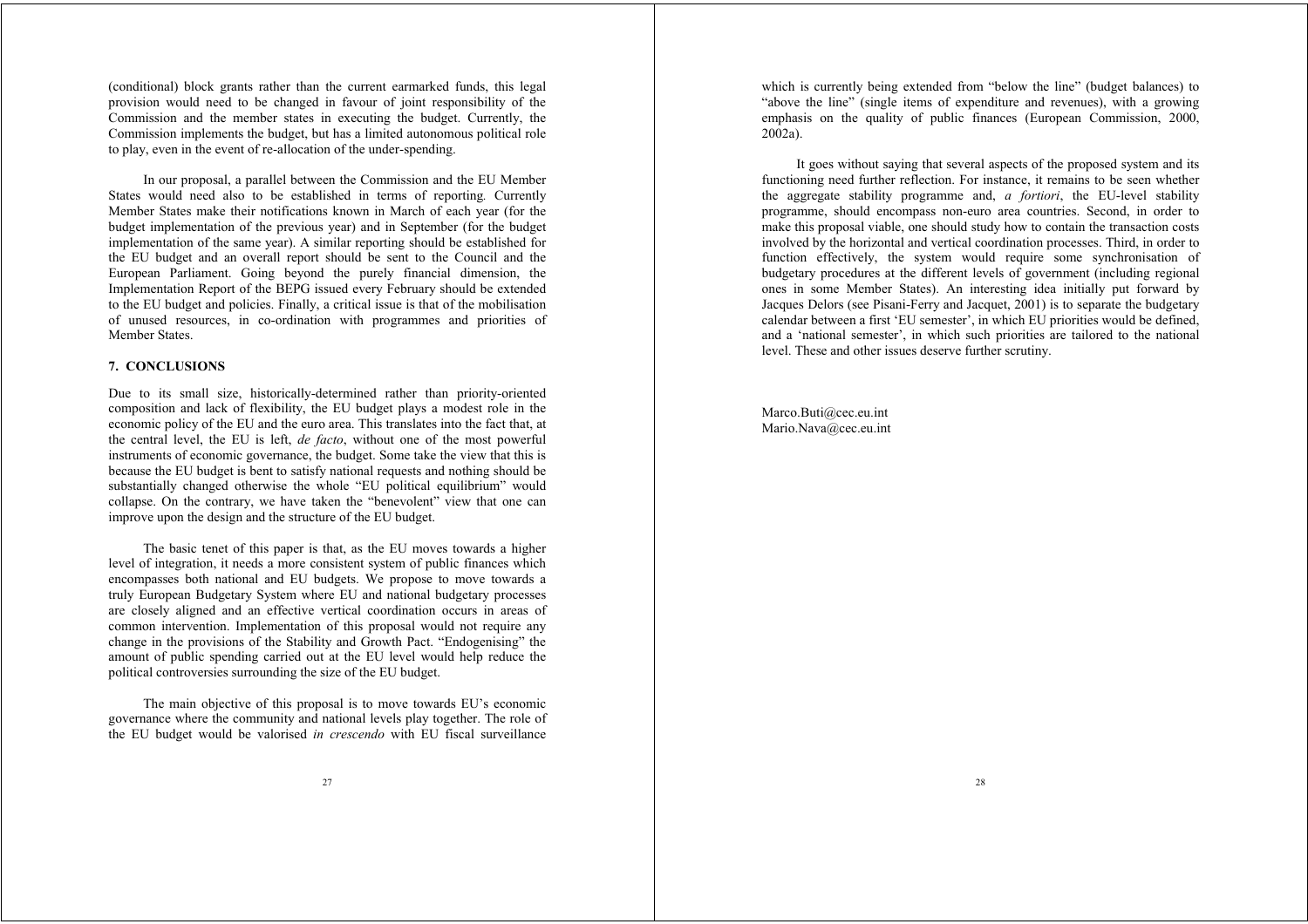## **ANNEX: THE DISTRIBUTION OF SPENDING BETWEEN NATIONAL AND EU BUDGET UNDER POLITICAL CONSTRAINTS: A SIMPLE MODEL**

In the present circumstances, the decisions on how to allocate spending between national and EU budget are completely separated. Given the current institutional constraints, EU spending is practically fixed. At the national level, fiscal discipline and political economy constraints make it costly to depart from the existing level of public spending.

In order to model the financing of a desired level of public good or service, we assume a linear "production function":

(1)  $Y = \alpha G_N + \beta G_{EU}$ 

Where G<sub>N</sub> is national spending, G<sub>EU</sub> is community spending and  $\alpha$  and  $\beta$  are their respective productivity.

As pointed out in the text, such a production function gives rise to corner solutions: if spending can be freely allocated between the EU and the national level, the whole financing would take place either at EU level (if  $\beta > \alpha$ ) or at the national level (if  $\beta < \alpha$ ). We assume however that political or institutional constraints make it costly to move away from some EU and national spending levels (indicated below by  $G_N$  and  $G_{EU}$ ) which are dictated by political/institutional constraints.

In order to capture these constraints, we assume the following loss function:

 $(5)$   $L = (Y - Y^*)^2 + \theta(G_N - G_N)^2 + \lambda(G_{EU} - G_{EU})^2$ 

Where  $Y^*$  is the desired level of output. Minimising (5) with respect to  $G_N$  and  $G_{\text{EU}}$  yields:

$$
(6) G_N^* = \frac{\theta(\beta^2 + \lambda)\overline{G}_N - \lambda\alpha\beta\overline{G}_{EU} + \lambda\alpha Y^*}{\lambda\alpha^2 + \theta(\beta^2 + \lambda)}
$$
  

$$
(7) G_{EU}^* = \frac{\lambda(\alpha^2 + \theta)\overline{G}_{EU} - \alpha\beta\theta\overline{G}_N + \beta\theta Y^*}{\lambda\alpha^2 + \theta(\beta^2 + \lambda)}
$$

The relationship between  $G_N$  and  $G_{EU}$  is represented in Figure A.1. A fall in  $\overline{G}_{N}$ , leads to a rise in  $G_{EU}$  and a higher Y<sup>\*</sup> implies a rise in both spending. A fall in  $\lambda$  leads to a rise in both  $G_{\text{EU}}$  and  $G_N$ .

As expected, a higher and more productive EU spending leads to a lower national spending $3^7$ .





One can take the current situation as implying very high values of  $\lambda$ , implying that  $G_{EU} = G_{EU}$ .<sup>38</sup> If the EU moves to a truly "budgetary system", the constraints on  $G_N$  and  $G_{EU}$  will be lifted and the choice of financing will depend on the relative efficiency of each type of spending. Nevertheless, in the transition, the existing constraints may still play a role. The transition can be thought of as a gradual reduction in the value of  $\lambda$  and  $\theta$ , with the former which is very high today, coming down at a higher pace, together with a departure from the initial objectives of  $G<sub>EU</sub>$  and  $G<sub>N</sub>$ .

For analytical convenience, it is useful to take as a benchmark the case in which the desired level of output is equal or higher than that produced by allocating the total desired level of spending to the most efficient level of government. Formally:  $Y^* \geq \alpha G$  if  $\alpha > \beta$  or  $Y^* \geq \beta G$  if  $\alpha < \beta$ .

$$
^{38}
$$
 If so, the level of national spending becomes: (8)  $G_N^* = \frac{\alpha Y^* + \theta \overline{G}_N - \alpha \beta \overline{G}_{EU}}{\alpha^2 + \theta}$ 

<sup>&</sup>lt;sup>37</sup> However, the resulting level of output will correspond to the desired level only if  $\overline{Y} = Y^*$ , where  $Y = \alpha G_N + \beta G_{EU}$ .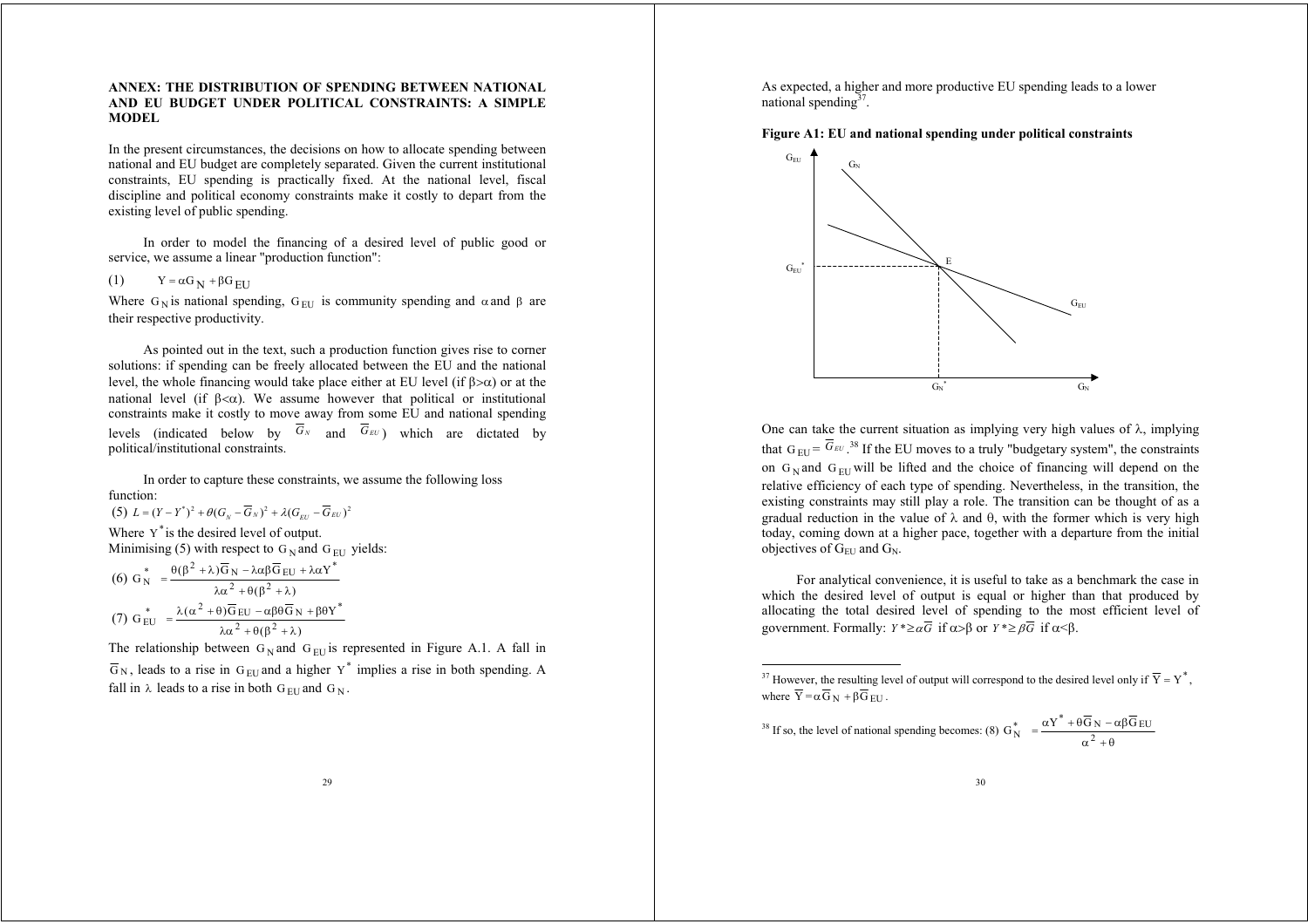Under such an assumption, and assuming that the current level of *Y* is lower than *Y\**, it is easy to show that the current total level of spending is larger and the output is lower than the final equilibrium. Under  $\alpha \leq \beta$  this occurs because, in order to shift Y towards  $Y^*$ ,  $G_N$  is set higher than  $G_N$  even though it is less productive than  $G_{\text{EU}}$ . On the contrary,  $\alpha > \beta$ , the desired increase in  $G_N$  is not compensated by a corresponding reduction in  $G_{EU}$ . As pictured in Figures A.2 and A.3 (under the case of  $Y^* = \beta G_{\text{EU}}$  and  $Y^* = \alpha G_N$ , respectively), the offsetting reduction in the least productive spending only takes place over time as the constraints on  $\lambda$  and  $\theta$  are reduced. In the final equilibrium, the desired level of output is wholly financed via the most efficient spending.

# **Figure A2: More efficient EU spending**



## **Figure A3: More efficient national spending**

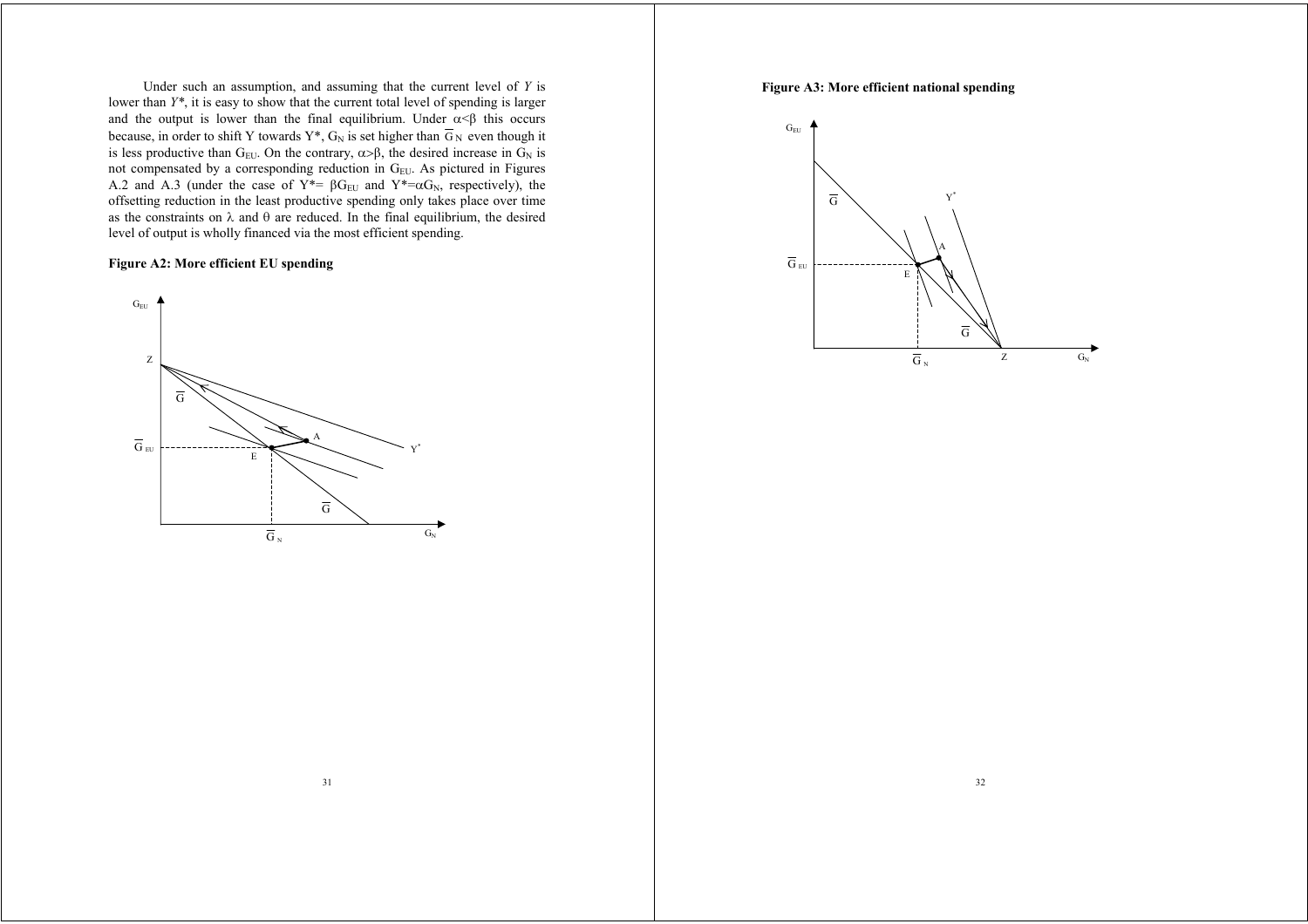#### **REFERENCES**

- Alesina, A., Angeloni, I. and F. Etro (2001), "The Political Economy of International Unions", *CEPR Discussion Paper*, 3117.
- Alesina, A., Angeloni, I. and F. Etro (2003), "International Unions", mimeo, March.
- Amato, G. (2002), "Verso un DPEF europeo?", *Nuova Economia Nuova Società*.
- Berglöf, E., Eichengree, B., Roland, G., Tabellini, G., and C. Wyplosz (2003), *Built to Last: A Political Architecture for Europe*, CEPR, MEI, 12.
- Bertola, G. (1999), "Convergence… an Overview", in R. Baldwin, D. Cohen, A. Sapir and A. Venables (eds.) *Market Integration, Regionalism and the Global Economy*, Cambridge University Press.
- Bertola, G., J.F. Jimeno, R. Marimón and C. Pissarides (2000), "Welfare Systems and Labour Markets in Europe: What Convergence Before and After EMU?", in G. Bertola, T. Boeri and G. Nicoletti (eds.), *Welfare and Employment in a United Europe*, MIT Press.
- Boeri, T. and K. Terrell (2002), "Institutional Determinants of Labour Reallocation in Transition", *Journal of Economic Perspectives*, forthcoming.
- Brunila, A., Buti, M. and D. Franco, eds. (2001), *The Stability and Growth Pact – The Architecture of Fiscal Policy in EMU*, Palgrave: Basinstoke, UK.
- Buti, M., Franco, D. and L.R. Pench, eds. (1999), *The Welfare State in Europe – Challenges and Reforms*, Edward Elgar: Cheltenham, UK.
- Buti, M., Eijffinger, S. and D. Franco (2003), "Revisiting the Stability and Growth Pact: Grand Design or Internal Adjustment?", *CEPR Discussion Paper*, 3692.
- Collignon, S. (2003), *The European Republic*, The Federal Trust for Education and Research and Bertelsmann Foundation, London.
- De La Fuente, A. and R. Doménech (2001), "The Redistributive Effects of the EU Budget: An Analysis and Proposal for Reform", *Journal of Common Market Studies*, 39(2): 307-30.
- European Central Bank (2001): *Decisions on the Issue of Euro Banknotes and on the Allocation of Monetary Income*, Press Release, 6 December 2001.
- European Commission (1975), *Report of the Study Group on "Economic and Monetary Union 1980" (Marjolin Report)*, Brussels, March.
- European Commission (1993), *Stable Money Sound Finances: Community Public Finance in the Perspective of EMU*, European Economy, 53.
- European Commission (2000), "The Contribution of Public Finances to Growth and Employment – Quality and Sustainability", COM (2000), 846, December.
- European Commission (2001), "Strengthening Economic Policy Coordination within the Euro Area", COM (2001), 82, February.
- European Commission (2002a), *Public Finances in EMU 2002*, European Economy, 3.
- European Commission (2002b), "Strengthening the Coordination of Budgetary Policies", COM (2002) 668, November.
- European Commission (2002c), "For the European Union Peace, Freedom, Solidarity", COM (2002) 728, December.
- European Convention (2002), "Preliminary draft Treaty Establishing a Constitution for Europe", CONV 369/02, October.
- Goulard, S. and M. Nava (2002), "Vers un financement plus démocratique de l'Union européenne", *Revue Française des Finances Publiques*, December, 80.
- Hallet, M. (2002), "Convergencia de renta y políticas regionales en Europa: Resultados y retos para el futuro*", Papeles de Economía Española*, 93, Convergencia regional: España y Europa: 38-50.
- Italianer, A. and M. Vanheukelen (1993), "Proposals for Community Stabilisation Mechanisms: Some Historical Applications", *European Economy - Reports and Studies*, 5.
- Jacquet, P. and J. Pisani-Ferry (2001), "Economic Policy Coordination in the Euro Zone. What Has been Achieved? What Should Be Done?", Centre for European Reform, January.
- Mairate, A. and R. Hall (2000), "Structural Policies", in L. Tsoukalis, ed., *Competitiveness and Cohesion*, Oxford University Press: Oxford.
- Majocchi, A. (2002), "Beyond the Single Currency: Does Europe Need a Single Government of the Economy?", paper presented at University of Trento, October.
- Moesen, W. (2002), "Enhanced Community Role in Resource Allocation", presentation at the Commission workshop on The Future of the EU Budget, October.
- Montagnon, A. (2002), "Flexibility for the Next Financial Perspectives", mimeo, Brussels, November.

Nava, M. (2000), *La finanza europea*, Carocci, Roma.